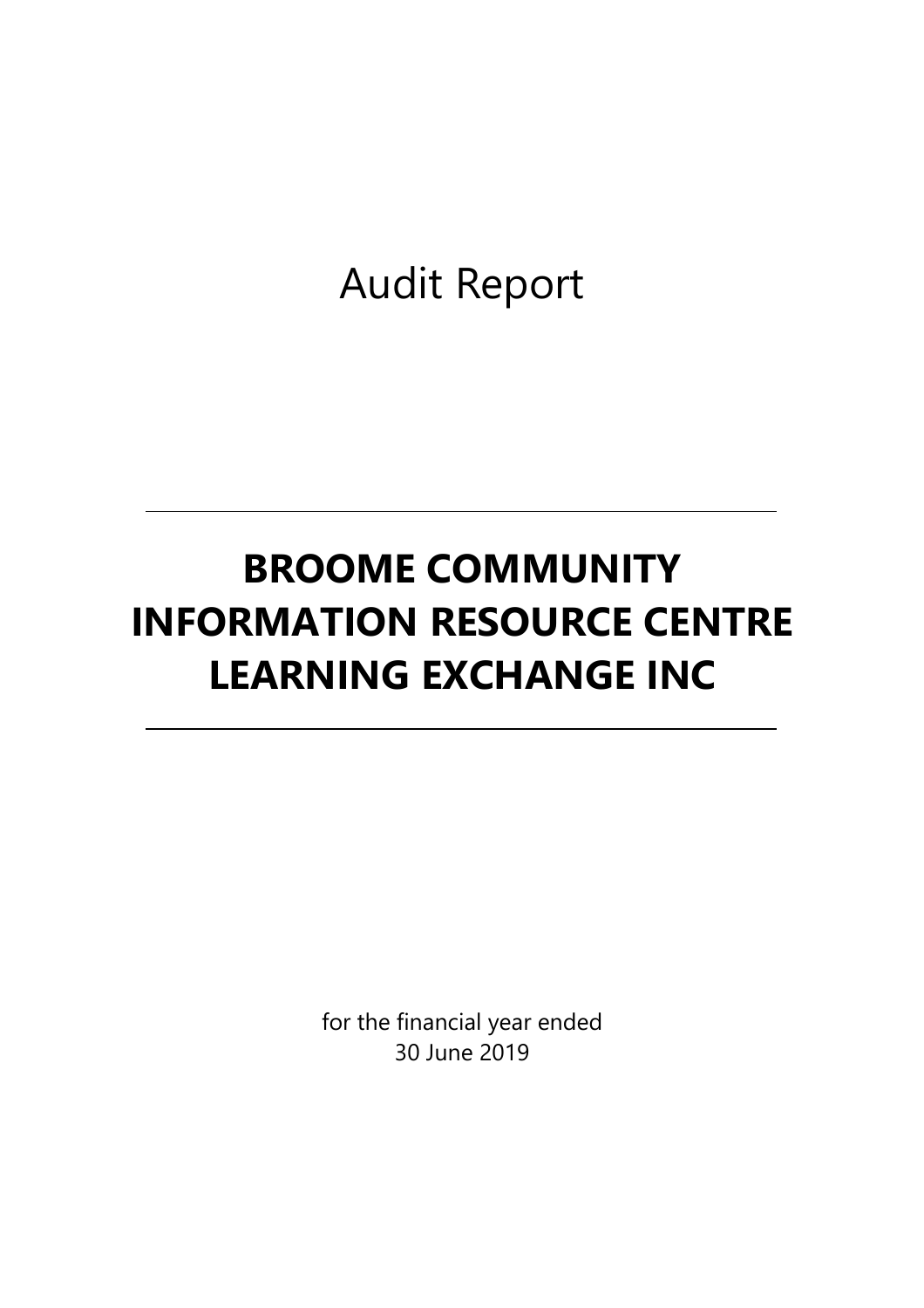

CHARTERED ACCOUNTANTS

# **BROOME COMMUNITY INFORMATION RESOURCE CENTRE LEARNING EXCHANCE INC**

ABN: 44 433 608 931

**Financial Statements** For the year ended 30 June 2019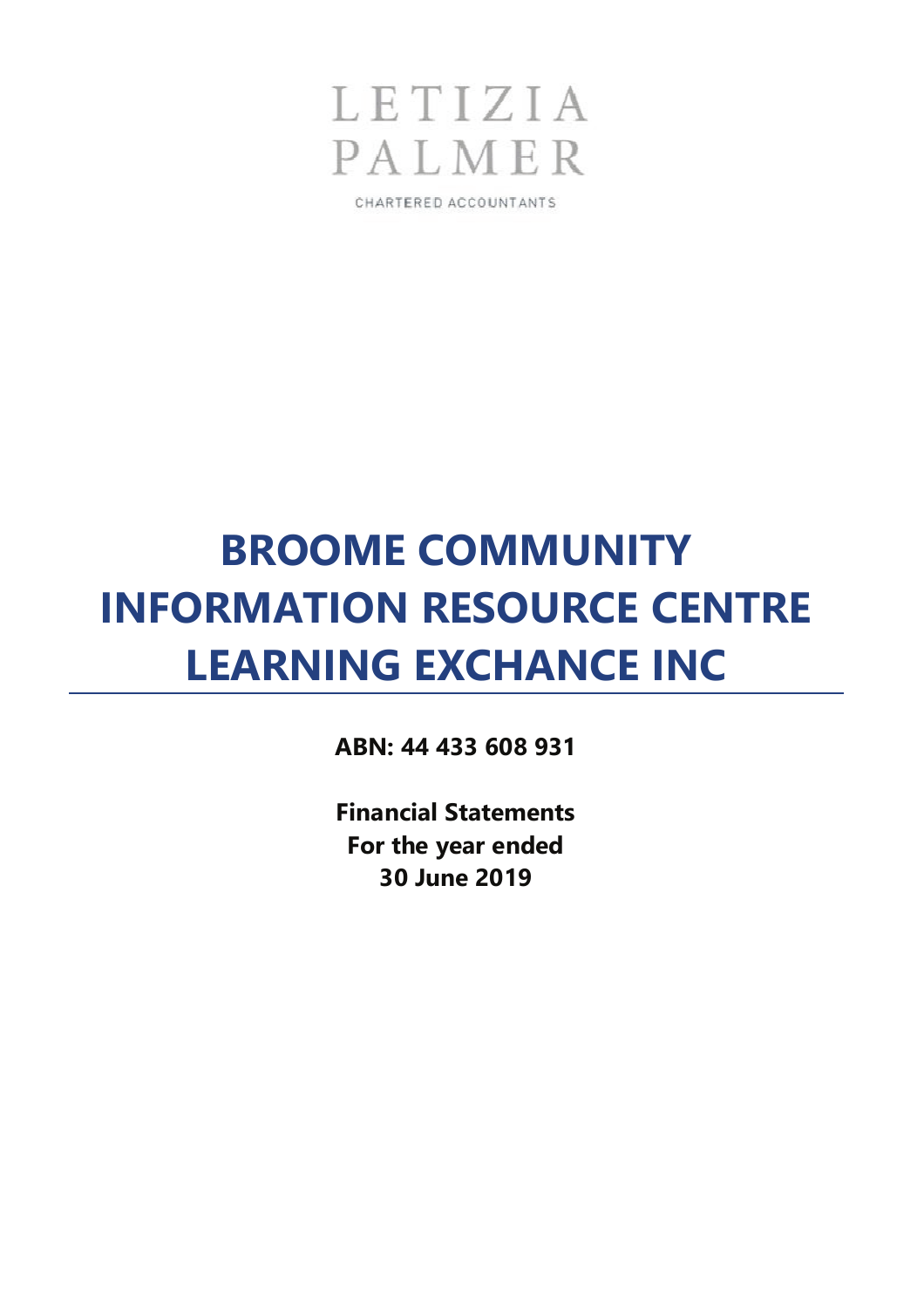ABN: 44 433 608 931

### **Contents**

For the year ended 30 June 2019

| <b>Committee's Report</b>                                 |    |
|-----------------------------------------------------------|----|
| <b>Auditors Independence Declaration</b>                  | 3  |
| <b>Income Statement</b>                                   | 4  |
| <b>Balance Sheet</b>                                      | 6  |
| <b>Statement of Cash Flows</b>                            |    |
| <b>Notes to the Financial Statements</b>                  | 8  |
| <b>Statement by Members of Committee</b>                  | 17 |
| <b>Independent Audit Report</b>                           | 18 |
| <b>Taxation Schedule of Property, Plant and Equipment</b> | 21 |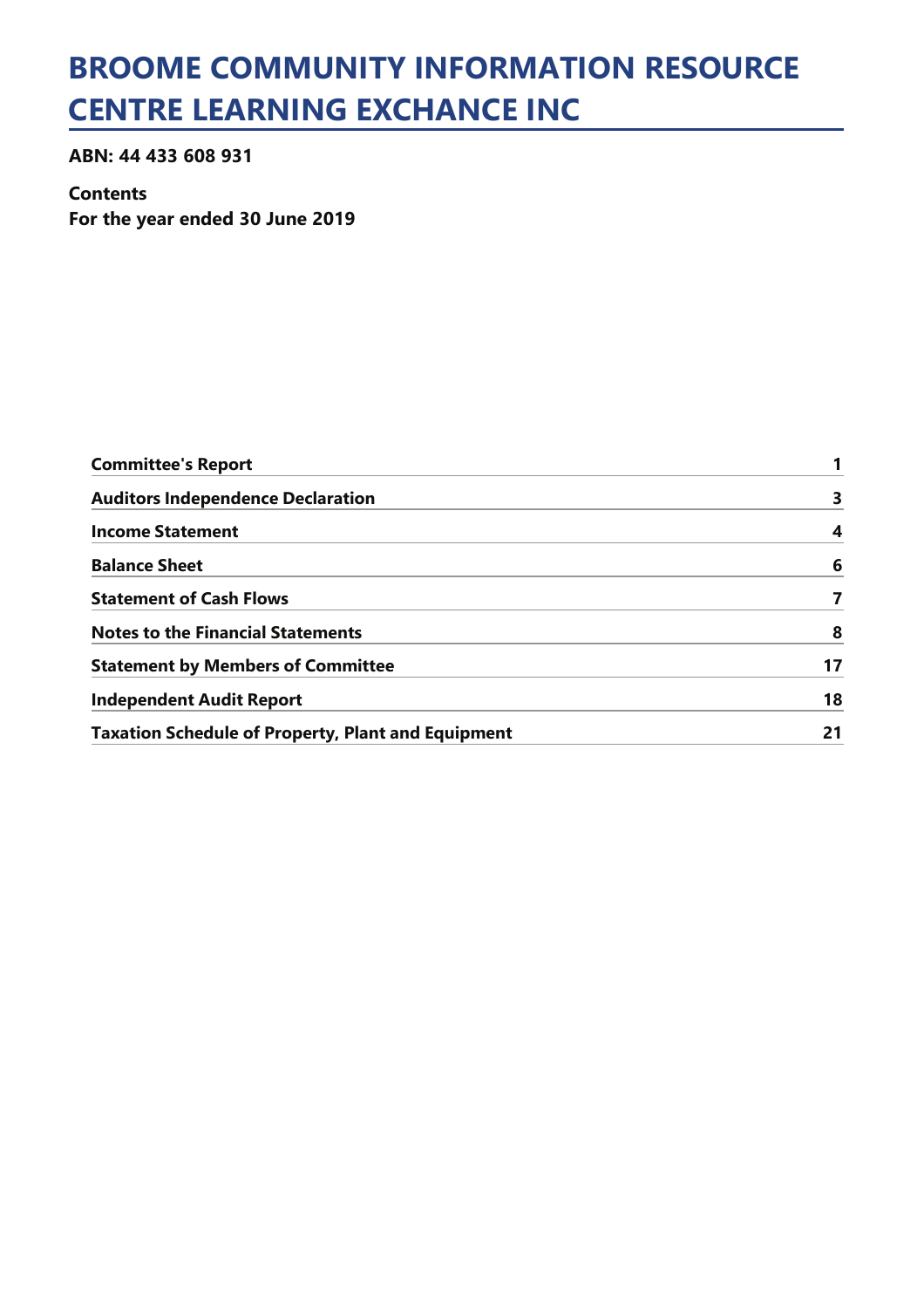### **ABN: 44 433 608 931**

### **Committee's Report For the year ended 30 June 2019**

 Your committee members submit the financial report of BROOME COMMUNITY INFORMATION RESOURCE CENTRE LEARNING EXCHANCE INC for the financial year ended 30 June 2019.

#### **Committee members**

The names of the committee members throughout the year and at the date of this report are:

Brendan Renkin Susan Fraser (Acting Chairperson & Treasurer) Luisa Pearce Mohini Dohnt Suraya Bin Talib Julie Barr Yolande Ledgerwood (Acting Secretary) Jael Johnson

#### **Principal activities**

The principal activity of the association during the financial year is:

To provide community activities, events and courses that foster inclusion, lifelong learning and community resilience. We also provide financial counselling to people experiencing hardship and financial crisis and Emergency Relief to those in urgent need.

#### **Significant changes**

No significant change in the nature of these activities occurred during the year.

#### **Operating result**

The profit of the Association for the financial year after providing for income tax amounted to \$95,906.

Signed in accordance with a resolution of the members of the committee:

\_\_\_\_\_\_\_\_\_\_\_\_\_\_\_\_\_\_\_\_\_\_\_\_\_\_\_\_\_\_\_\_\_\_\_\_\_\_\_\_\_\_\_\_\_\_ Susan Fraser (Acting Chairperson & Treasurer)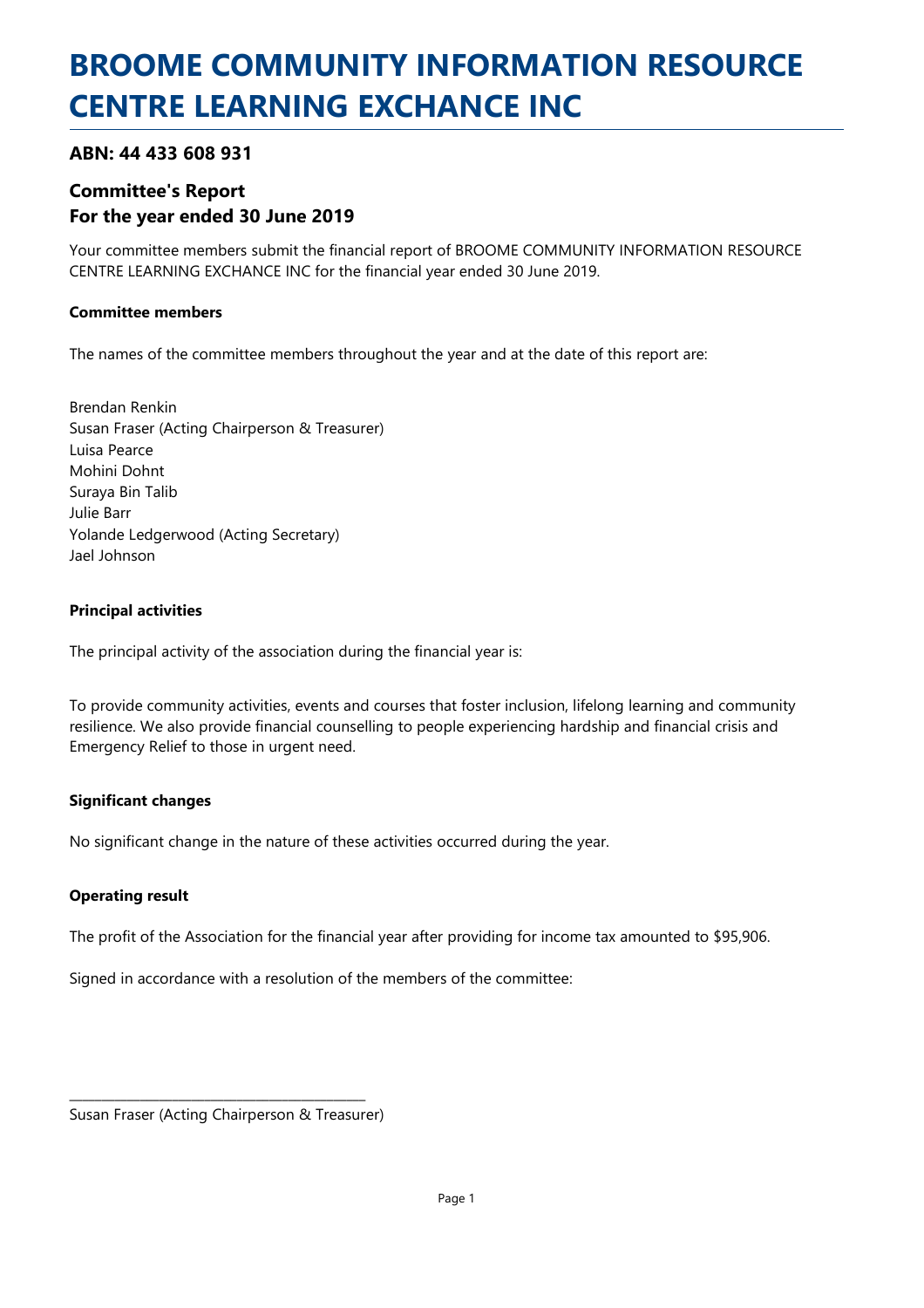### **ABN: 44 433 608 931**

**Committee's Report For the year ended 30 June 2019**

Yolande Ledgerwood (Acting Secretary)

\_\_\_\_\_\_\_\_\_\_\_\_\_\_\_\_\_\_\_\_\_\_\_\_\_\_\_\_\_\_\_\_\_\_\_\_\_\_\_\_\_\_\_\_\_\_

Dated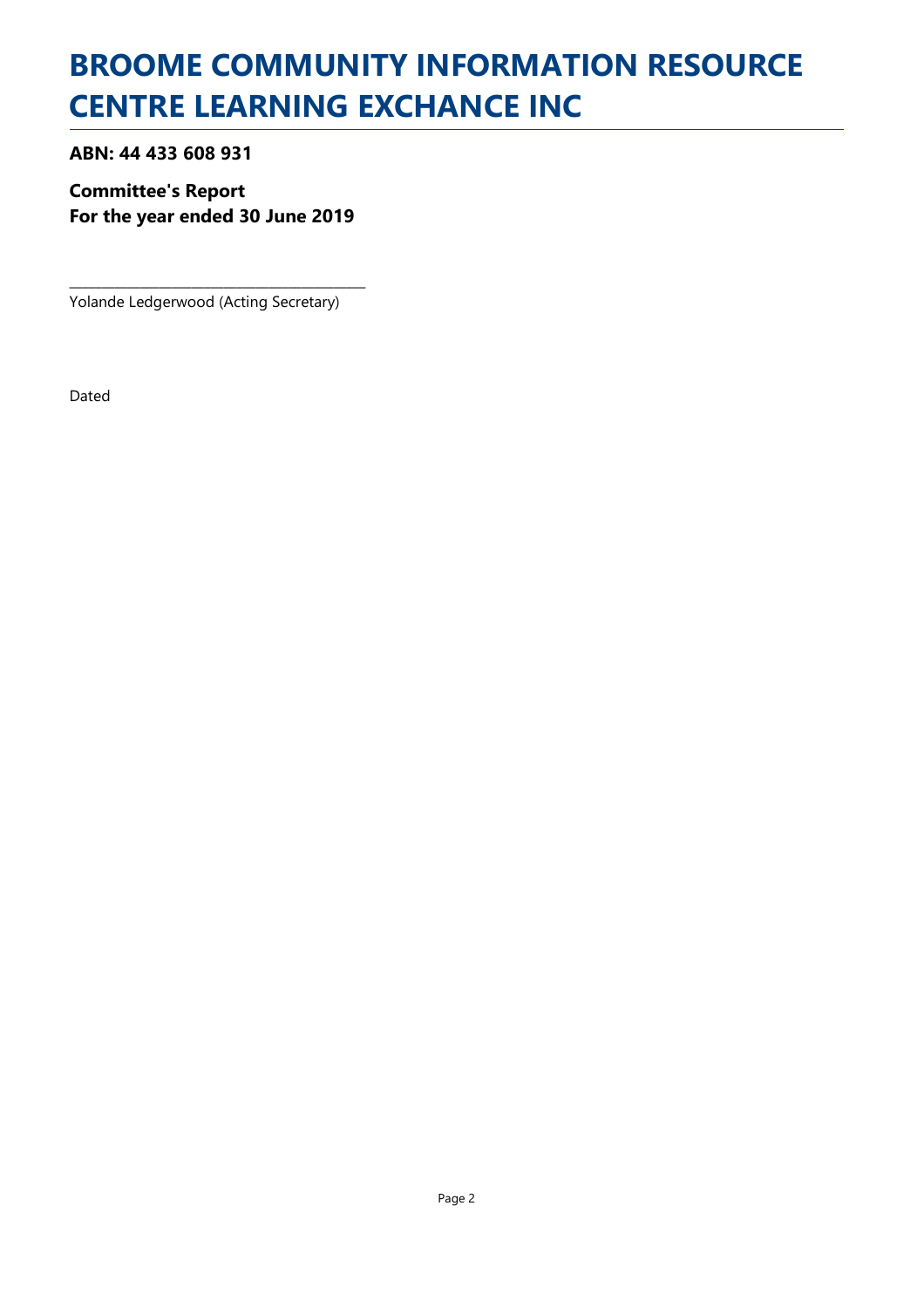### ABN: 44 433 608 931

### **Auditors Independence Declaration**

I declare that, to the best of my knowledge and belief, during the year ended 30 June 2019 there have been no contraventions of:

(I) the auditor independence requirements as set out in the Associations Incorporation Act 2015 (WA) and Australian Charities and Not-for-profits Commission Act 2012 in relation to the audit; and

(li) any applicable code of professional conduct in relation to the audit.

| Name of Firm:                         | Letizia Palmer Chartered Accountants |
|---------------------------------------|--------------------------------------|
|                                       | $A^2$                                |
| <b>Name of Director:</b> Leon Stielow |                                      |
|                                       | $\blacksquare$                       |

**Address:** 544 Beaufort Street, Mt Lawley WA 6050

**Dated this** day of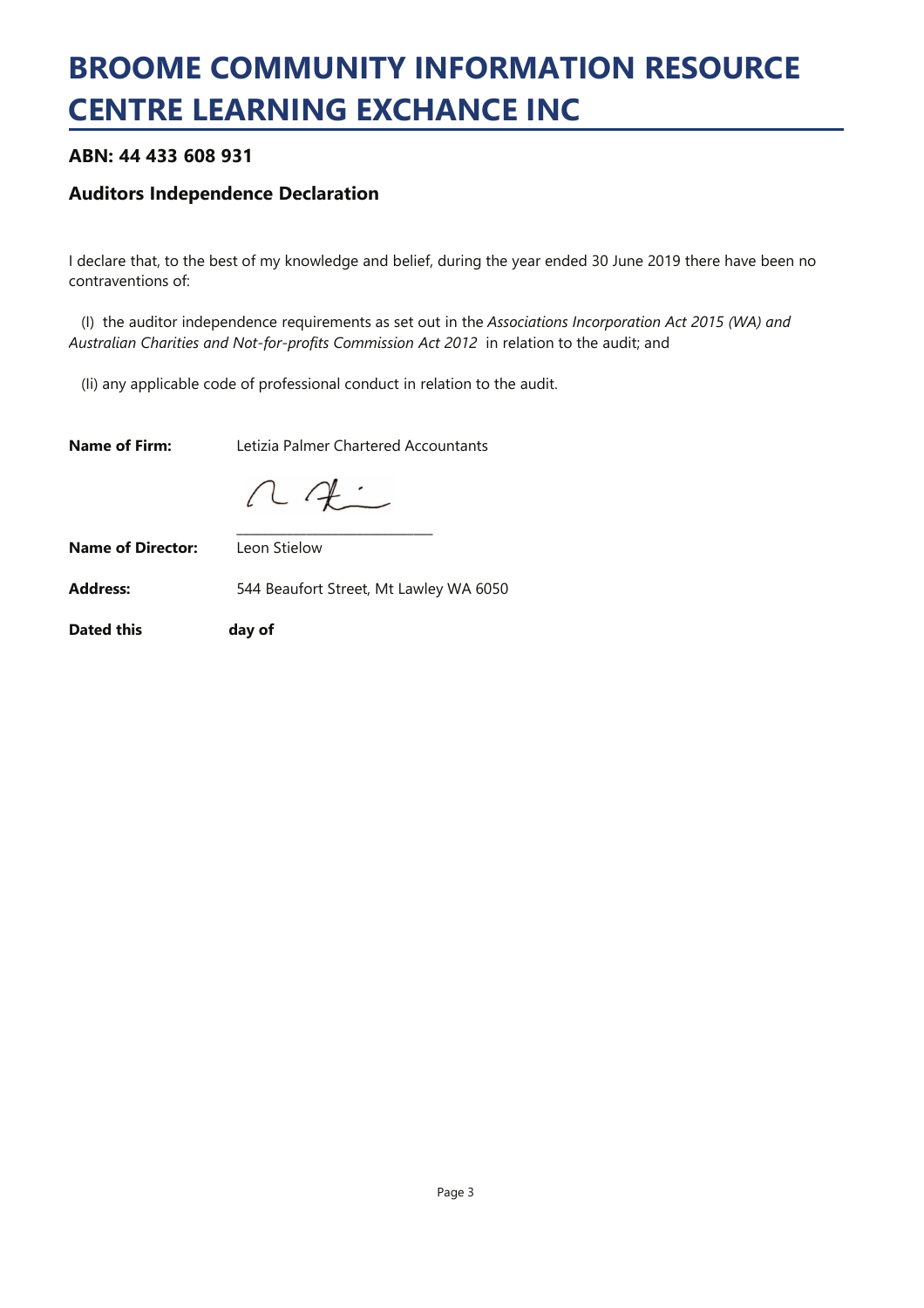### ABN: 44 433 608 931

### **Income Statement**

### For the year ended 30 June 2019

|                                | 2019      | 2018      |
|--------------------------------|-----------|-----------|
|                                | \$        | \$        |
| Income                         |           |           |
| <b>Childcare Fees</b>          | 143,555   |           |
| Childcare Subsidy              | 120,091   |           |
| <b>Creche Fees</b>             | 2,500     | 34,656    |
| <b>Donations Received</b>      | 4,568     | 3,627     |
| Fundraising Income             | 4,078     | 3,962     |
| <b>Grants Carried Forward</b>  | 13,010    | 8,236     |
| <b>Grants Received</b>         | 1,077,929 | 1,013,854 |
| <b>Interest Received</b>       | 7,874     | 9,775     |
| Management Fees Received       | 4,289     | 3,450     |
| Membership Income              | 2,460     | 3,370     |
| Program Fees Charged           | 23,991    | 33,444    |
| Room Booking Fees              | 8,094     | 8,063     |
| Sale of Good & Services        | 93,482    | 105,661   |
| Sundry Income                  | 6         | 2,068     |
| Vehicle Chargebacks            | 39,000    | 30,000    |
|                                | 1,544,928 | 1,260,167 |
| <b>Expenses</b>                |           |           |
| Accounting & Bookkeeping Fees  | 29,360    | 21,481    |
| <b>Administration Costs</b>    | 4,289     | 3,450     |
| Advertising & Web              | 5,625     | 9,011     |
| <b>Auditors Fees</b>           | 6,000     | 6,000     |
| Bad Debts Written Off          | 3,493     |           |
| <b>Bank Charges</b>            | 2,191     | 1,031     |
| Cleaning                       | 26,541    | 23,892    |
| Computer & Software Expense    | 6,476     | 8,224     |
| Computer Maintenance & Support | 12,156    | 6,418     |
| <b>Consultancy Fees</b>        |           | 17,335    |
| Contractors                    | 8,619     | 24,105    |
| CSS - ER Expenses              | 26,319    | 24,898    |
| Depreciation                   | 26,070    | 21,569    |
| Electricity & Energy           | 6,646     | 6,013     |
| Equipment & Assets             | 5,269     |           |

The accompanying notes form part of these financial statements.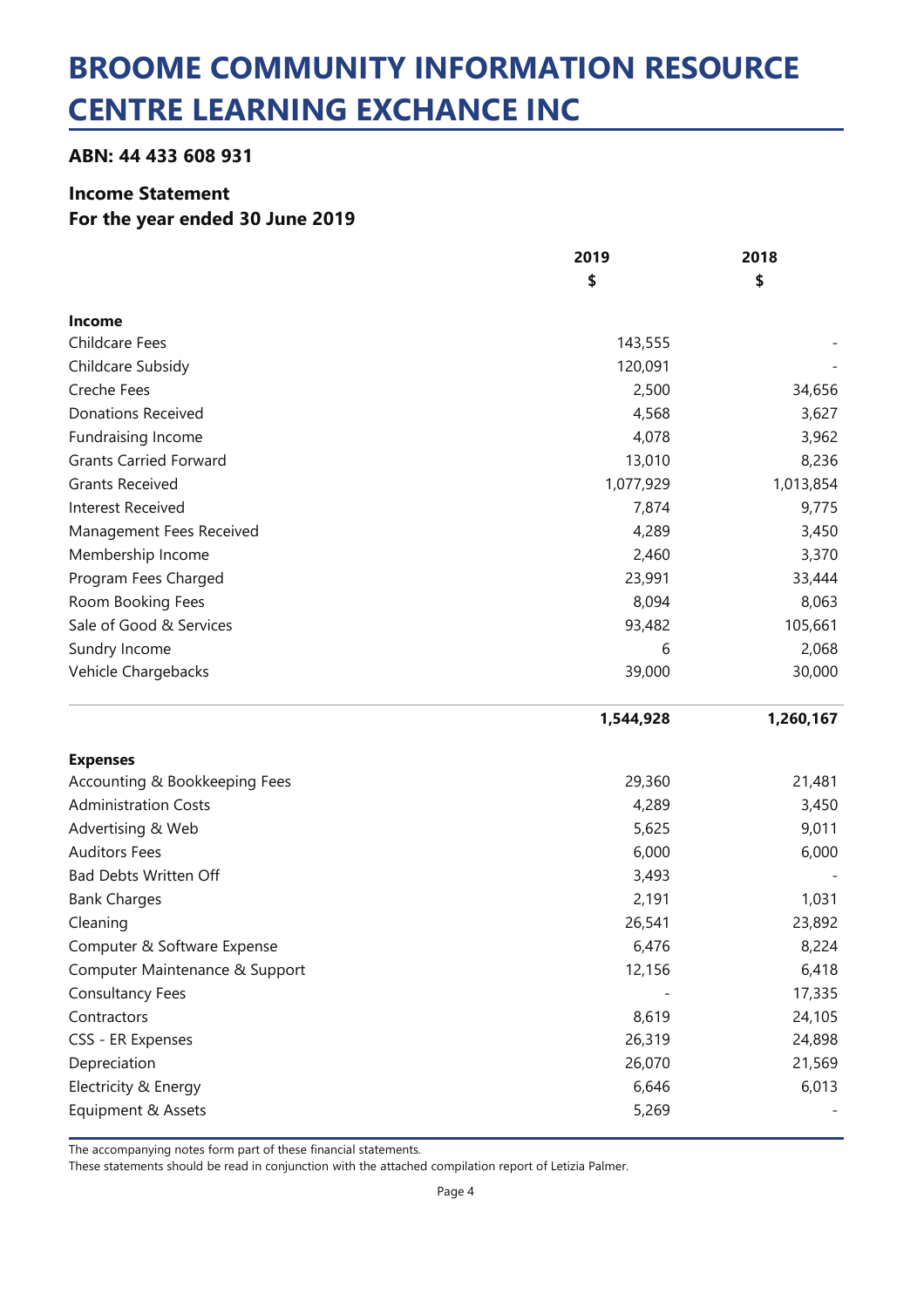### ABN: 44 433 608 931

### **Income Statement**

### For the year ended 30 June 2019

|                                                          | 2019      | 2018      |
|----------------------------------------------------------|-----------|-----------|
|                                                          | \$        | \$        |
| Fees & Permits                                           | 360       | 1,116     |
| General Supplies & Purchases                             | 11,446    | 6,799     |
| <b>Grants Surpluses</b>                                  | 63,987    | 13,010    |
| Insurance                                                | 13,510    | 4,690     |
| <b>Meeting Expenses</b>                                  | 1,158     | 1,152     |
| Motor Vehicle Expenses                                   | 49,520    | 37,312    |
| Postage & Freight                                        | 1,345     | 1,068     |
| Printing & Stationery                                    | 4,194     | 3,769     |
| Program - Outreach rental                                | 3,450     | 7,000     |
| Programs - Creche Availability Fee                       | 2,500     | 34,656    |
| <b>Recruitment Costs</b>                                 | 1,808     | 2,887     |
| Rent                                                     | 4,800     | 3,527     |
| Repairs & Maintenance                                    | 4,123     | 9,810     |
| <b>Security Costs</b>                                    | 1,278     |           |
| <b>Staff Expenses Other</b>                              | 14,490    | 7,660     |
| Staff Training & Welfare                                 | 6,420     | 12,736    |
| Subscriptions                                            | 3,354     | 3,414     |
| <b>Sundry Expenses</b>                                   |           | 149       |
| Superannuation Contributions                             | 89,799    | 69,367    |
| Telephone & Internet                                     | 7,984     | 11,086    |
| <b>Travelling Expenses</b>                               | 11,230    | 13,027    |
| Wages                                                    | 981,943   | 769,602   |
| <b>Water Charges</b>                                     | 1,268     | 1,418     |
|                                                          | 1,449,022 | 1,188,681 |
| <b>Net profit</b>                                        | 95,906    | 71,486    |
| Retained earnings at the beginning of the financial year | 358,384   | 286,898   |
| Retained earnings at the end of the financial year       | 454,290   | 358,384   |

The accompanying notes form part of these financial statements.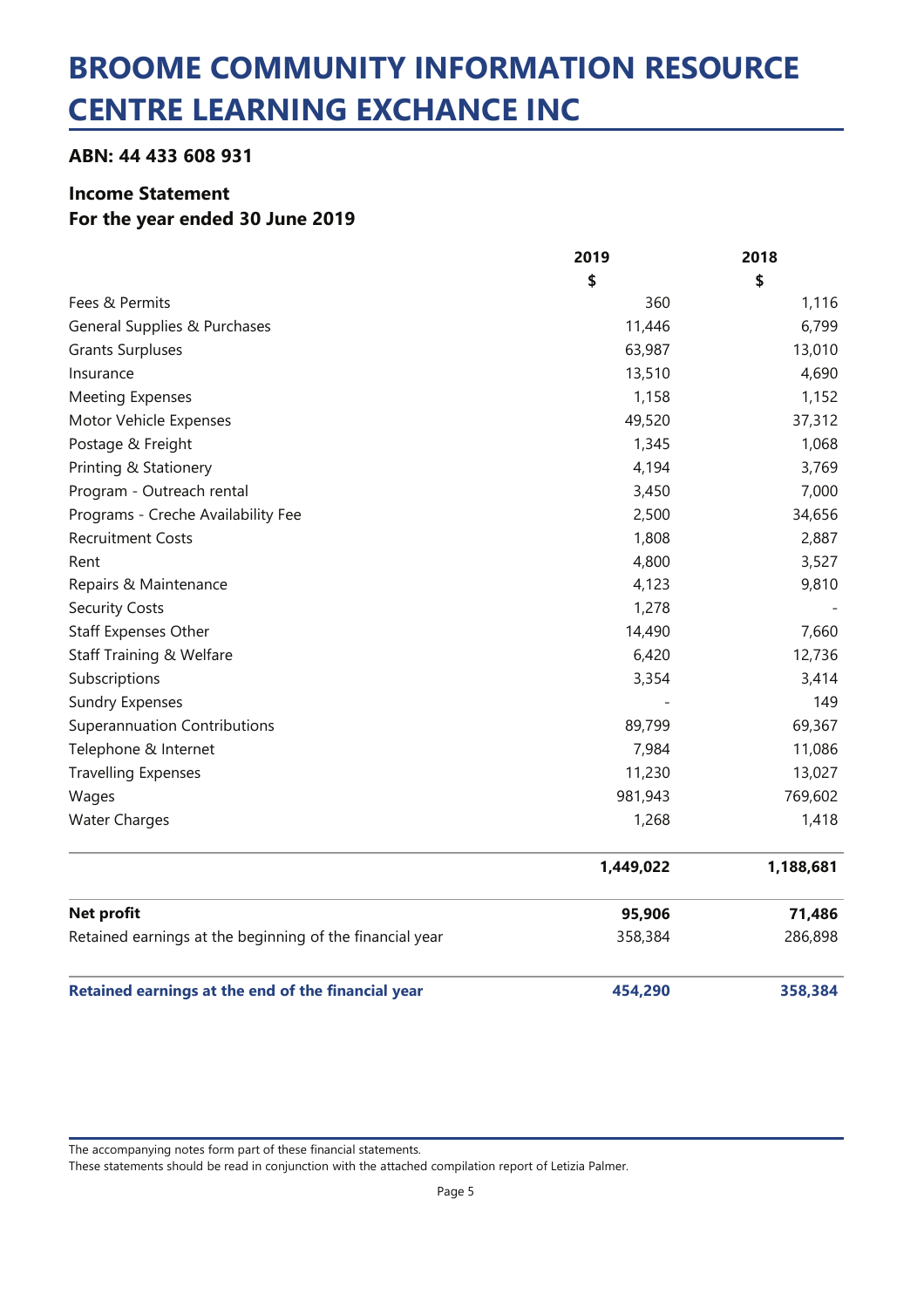### ABN: 44 433 608 931

#### **Balance Sheet**

### For the year ended 30 June 2019

|                                  | <b>Note</b> | 2019    | 2018    |
|----------------------------------|-------------|---------|---------|
|                                  |             | \$      | \$      |
| <b>Current assets</b>            |             |         |         |
| Cash and cash equivalents        | 3           | 654,372 | 470,934 |
| Trade and other receivables      | 4           | 24,700  | 26,477  |
| Other current assets             | 5           | 1,167   | 13,744  |
| <b>Total current assets</b>      |             | 680,238 | 511,155 |
| <b>Non-current assets</b>        |             |         |         |
| Property, plant and equipment    | $\bf 6$     | 69,630  | 73,015  |
| <b>Total non-current assets</b>  |             | 69,630  | 73,015  |
| <b>Total assets</b>              |             | 749,869 | 584,170 |
| <b>Current liabilities</b>       |             |         |         |
| Trade and other payables         | 7           | 211,293 | 102,468 |
| Provisions                       | 8           | 84,286  | 123,318 |
| <b>Total current liabilities</b> |             | 295,579 | 225,786 |
| <b>Total liabilities</b>         |             | 295,579 | 225,786 |
| <b>Net assets</b>                |             | 454,290 | 358,384 |
| <b>Members' funds</b>            |             |         |         |
| Retained earnings                |             | 454,290 | 358,384 |
| <b>Total members' funds</b>      |             | 454,290 | 358,384 |

The accompanying notes form part of these financial statements.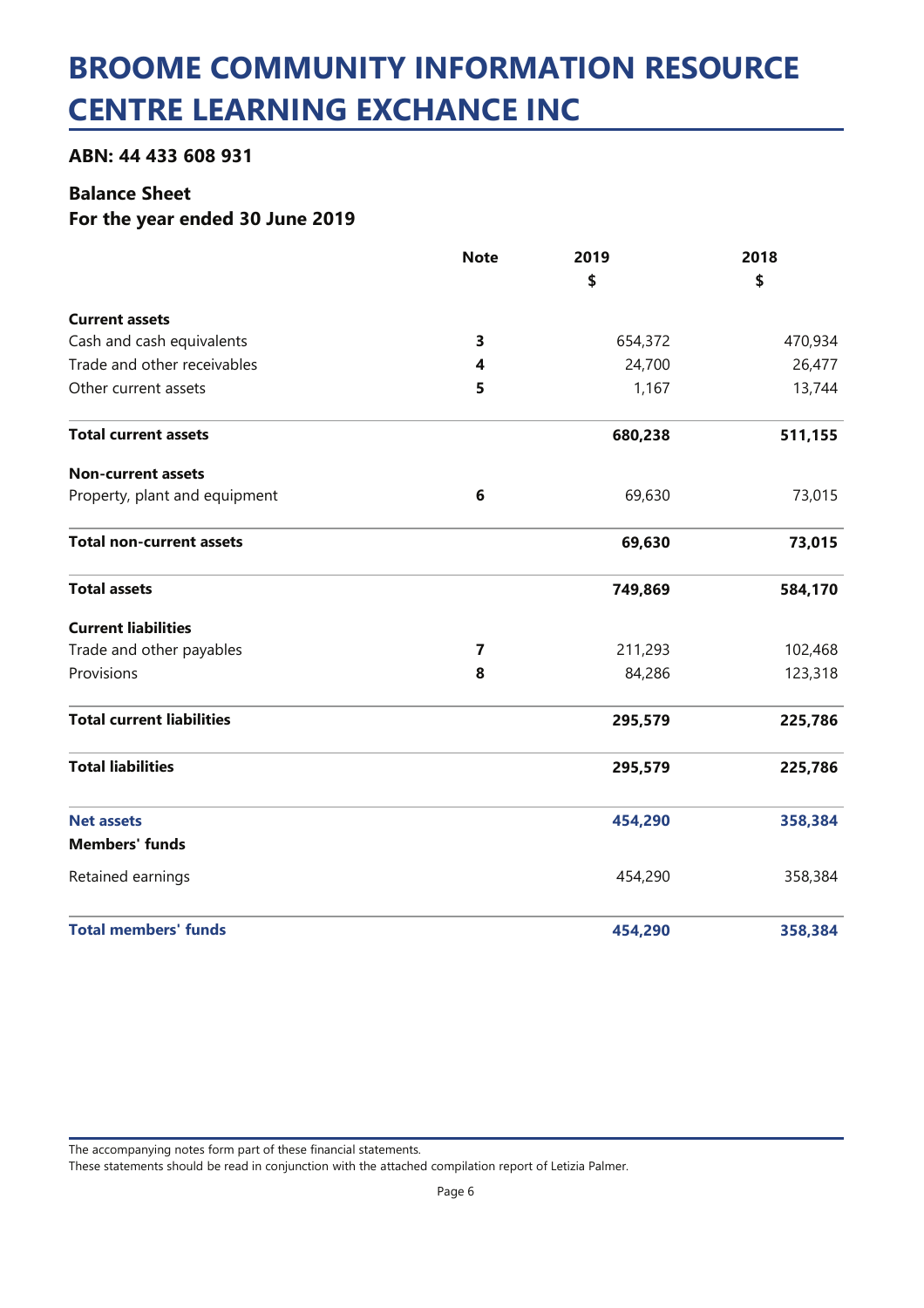### ABN: 44 433 608 931

### **Statement of Cash Flows** For the year ended 30 June 2019

|                                                          | 2019<br>S   | 2018<br>\$    |
|----------------------------------------------------------|-------------|---------------|
| <b>CASH FLOWS FROM OPERATING ACTIVITIES</b>              |             |               |
| Grants (state) operating received                        | 1,090,939   | 1,022,090     |
| Receipts from sales of goods                             | 441,547     | 224,675       |
| Donations received                                       | 4,568       | 3,627         |
| Payments to suppliers and employees                      | (1,388,805) | (1, 154, 458) |
| Interest received                                        | 7,874       | 9,775         |
| Interest paid                                            |             |               |
| Net cash provided by/(used in) operating activities      | 206,123     | 105,709       |
| <b>CASH FLOWS FROM INVESTING ACTIVITIES</b>              |             |               |
| Proceeds from sale of property, plant and equipment      |             |               |
| Purchase of property, plant and equipment                | (22, 685)   | (26, 238)     |
| Net cash provided by/(used in) investing activities      | (22, 685)   | (26, 238)     |
| <b>CASH FLOWS FROM FINANCING ACTIVITIES</b>              |             |               |
| Payment of borrowings                                    |             |               |
| Proceeds from borrowings                                 |             |               |
| Net cash provided by/(used in) financing activities      |             |               |
| Net increase/(decrease) in cash held                     | 183,438     | 79,471        |
| Cash and cash equivalents at beginning of financial year | 470,934     | 391,463       |
| Cash and cash equivalents at end of financial year       | 654,372     | 470,934       |

The accompanying notes form part of these financial statements.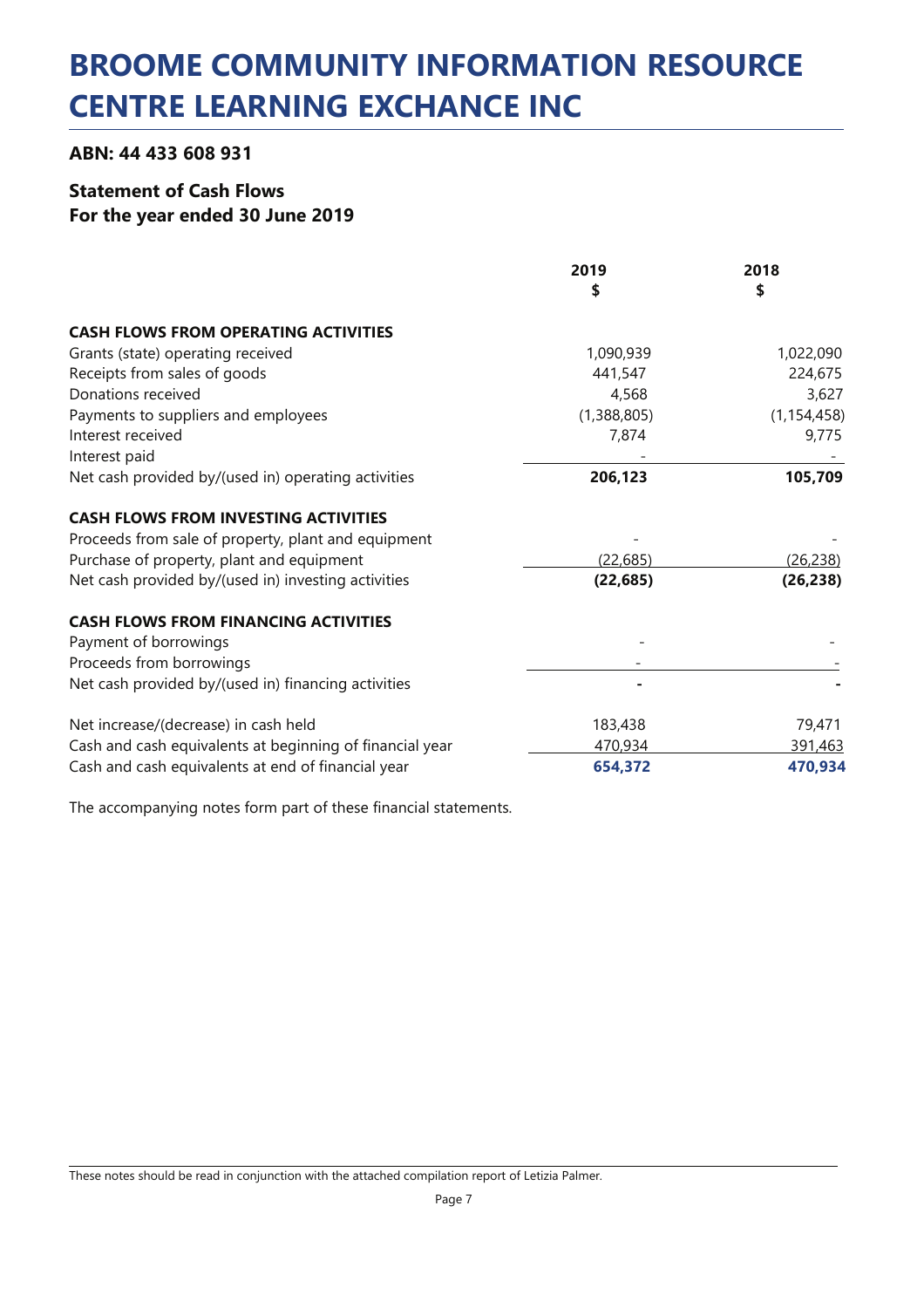### ABN: 44 433 608 931

### Notes to the financial statements For the year ended 30 June 2019

The financial statements cover BROOME COMMUNITY INFORMATION RESOURCE CENTRE LEARNING EXCHANCE INC as an individual entity. BROOME COMMUNITY INFORMATION RESOURCE CENTRE LEARNING EXCHANCE INC is a not-for-profit association incorporated in Western Australia under the Associations Incorporation Act 2015 ('the Act') ans Australian Charities and Not-for-profits Commission Act 2012

The principal activity of the association for the year ended 30 June 2019 is:

To provide community activities, events and courses that foster inclusion, lifelong learning and community resilience. We also provide financial counselling to people experiencing hardship and financial crisis and Emergency Relief to those in urgent need.

Comparatives are consistent with prior years, unless otherwise stated.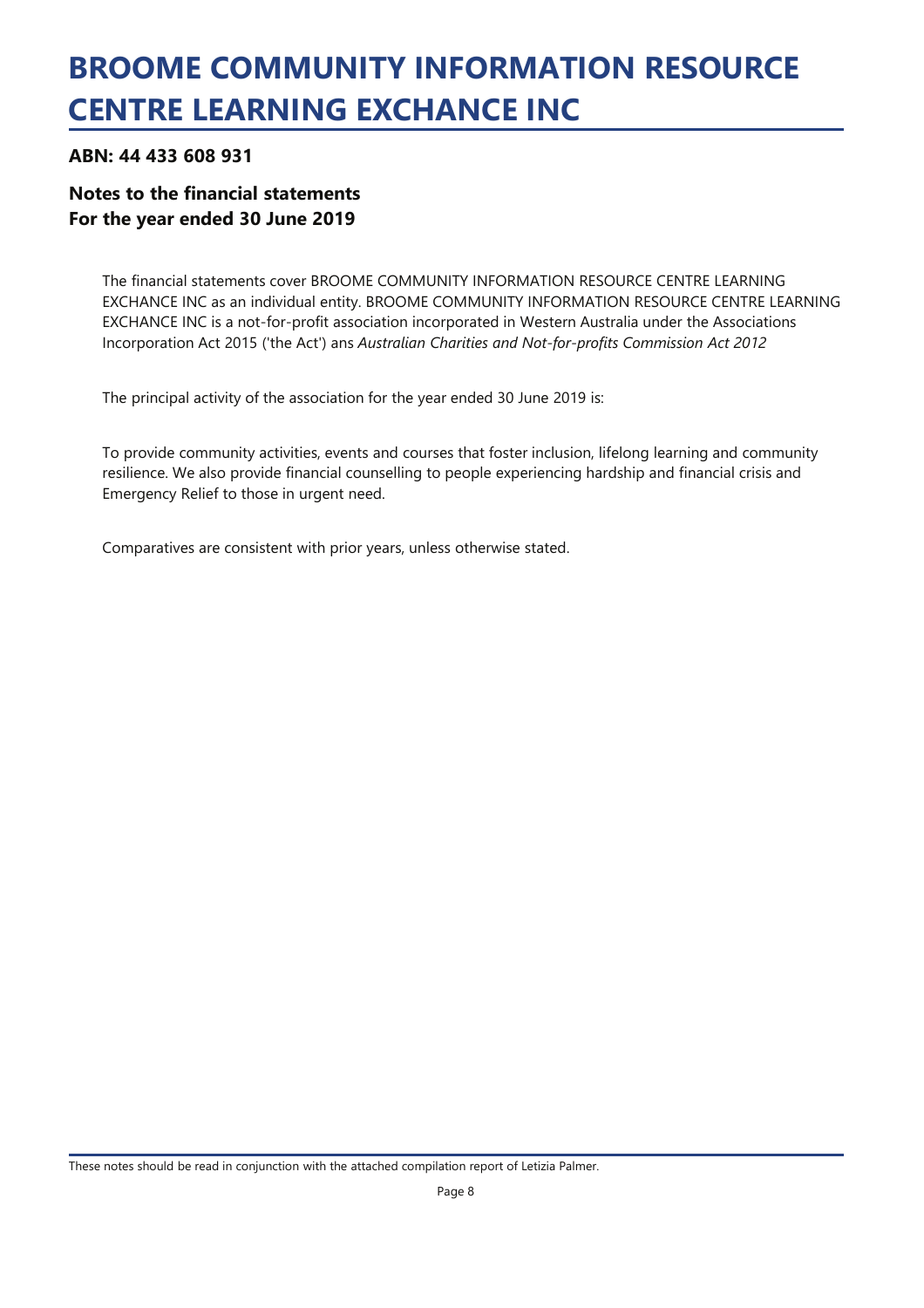### ABN: 44 433 608 931

### Notes to the financial statements For the year ended 30 June 2019

#### 1 Basis of preparation

The financial statements are a special purpose report prepared in order to satisfy the financial reporting requirements of the Associations Incorporation Act 2015 and Australian Charities and Not-for-profits Commission Act 2012. The committee has determined that the association is not a reporting entity.

In the opinion of the Committee of Management, the association is not a reporting entity since there are unlikely to exist users of the financial statements who are not able to command the preparation of reports tailored so as to satisfy specifically all of their information needs. These special purpose financial statements have been prepared to meet the reporting requirements of the Act.

The financial statements have been prepared in accordance with the recognition and measurement requirements of the Australian Accounting Standards and Accounting Interpretations, and the disclosure requirements of AASB 101 Presentation of Financial Statements, AASB 107 Statement of Cash Flows, AASB 108 Accounting Policies, Changes in Accounting Estimates and Errors and AASB 1054 Australian Additional Disclosures.

Significant accounting policies adopted in the preparation of these financial statements are presented below and are consistent with prior reporting periods unless otherwise stated.

The financial statements have been prepared on an accruals basis and are based on historical costs modified. where applicable, by the measurement at fair value of selected non-current assets, financial assets and financial liabilities.

The following significant accounting policies, which are consistent with the previous period unless stated otherwise, have been adopted in the preparation of this financial report.

#### 2 Summary of significant accounting policies

#### Income tax

The association is exempt from income tax under Division 50 of the *Income Tax Assessment Act 1997*.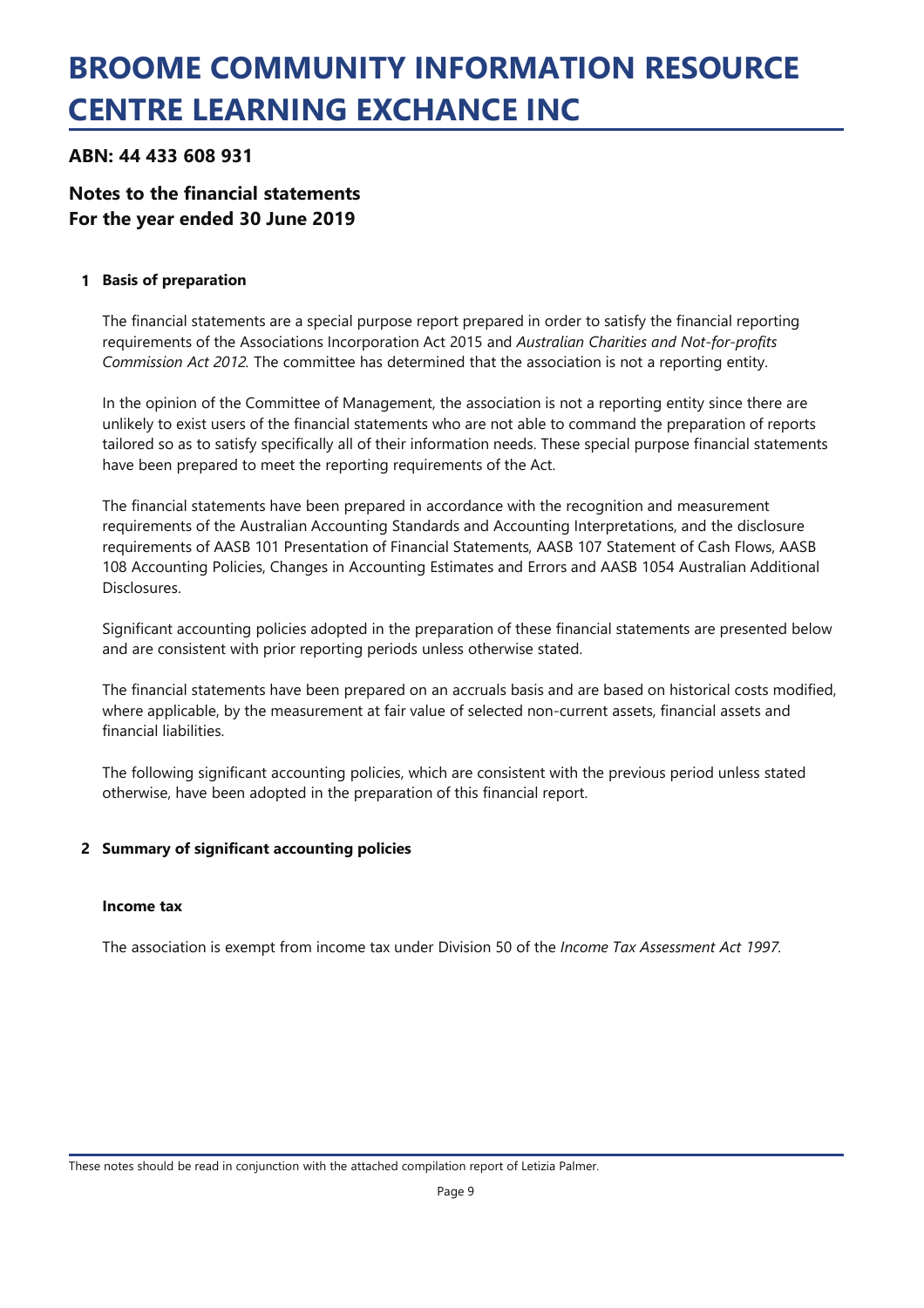### ABN: 44 433 608 931

### Notes to the financial statements For the year ended 30 June 2019

#### **Revenue and other income**

Revenue is recognised when the amount of the revenue can be measured reliably, it is probable that economic benefits associated with the transaction will flow to the Association and specific criteria relating to the type of revenue as noted below, has been satisfied.

Revenue is measured at the fair value of the consideration received or receivable and is presented net of returns, discounts and rebates.

#### **Rendering of services**

Revenue in relation to rendering of services is recognised depending on whether the outcome of the services can be estimated reliably. If the outcome can be estimated reliably then the stage of completion of the services is used to determine the appropriate level of revenue to be recognised in the period.

If the outcome cannot be reliably estimated then revenue is recognised to the extent of expenses recognised that are recoverable.

Revenue from training services is generally recognised once the training has been delivered.

#### **Goods and services tax (GST)**

Revenues, expenses and assets are recognised net of the amount of GST, except where the amount of GST incurred is not recoverable from the Australian Taxation Office (ATO).

Receivables and payables are stated inclusive of GST.

#### **Cash and cash equivalents**

Cash and cash equivalents comprises cash on hand, demand deposits and short-term investments which are readily convertible to known amounts of cash and which are subject to an insignificant risk of change in value.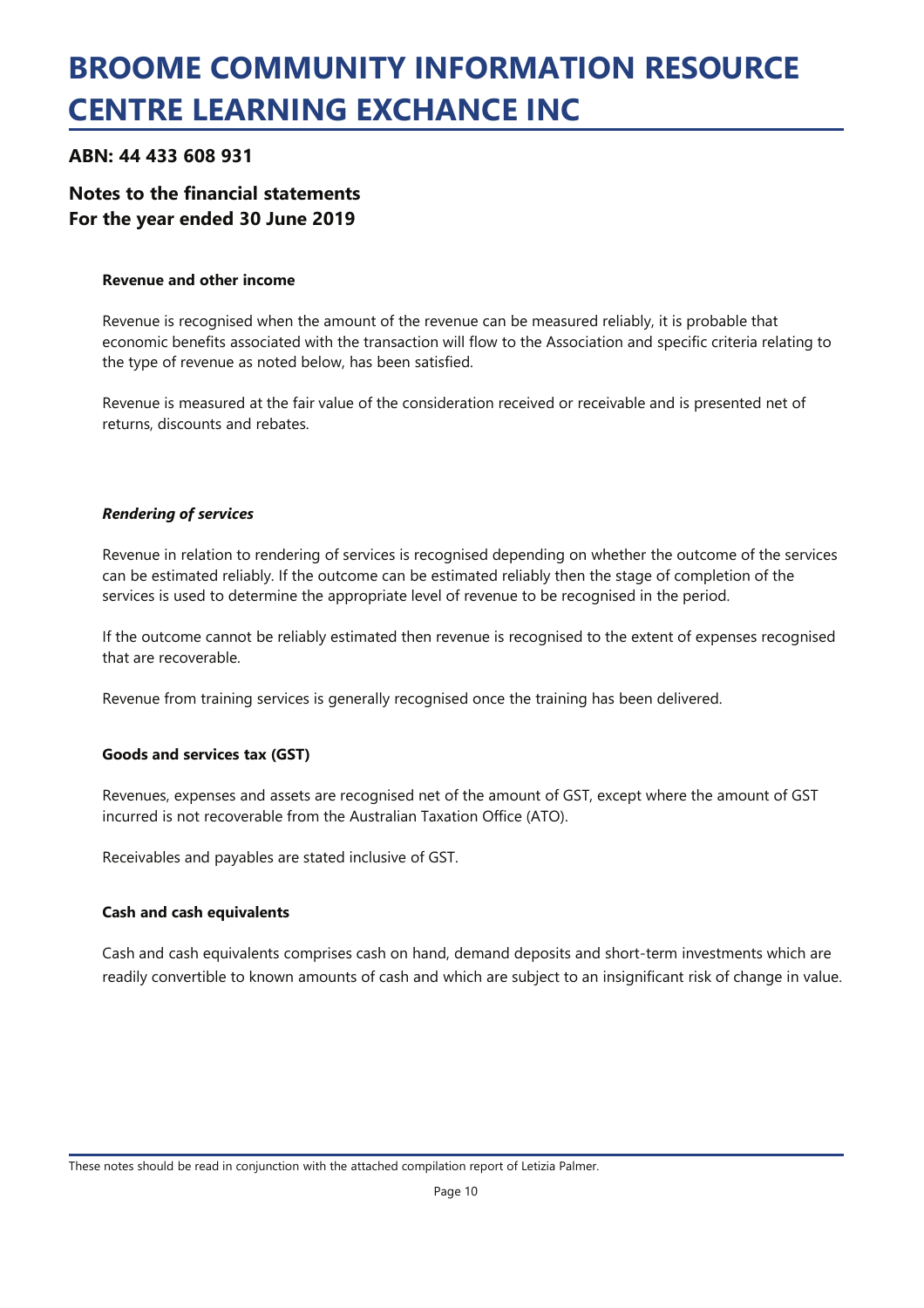### ABN: 44 433 608 931

### **Notes to the financial statements** For the year ended 30 June 2019

#### Property, plant and equipment

Each class of property, plant and equipment is carried at cost or fair value less, where applicable, any accumulated depreciation and impairment.

Property, plant and equipment is depreciated on a straight-line basis over the asset's useful life to the Association, commencing when the asset is ready for use.

#### **Employee benefits**

Provision is made for the association's liability for employee benefits arising from services rendered by employees to the end of the reporting period. Employee benefits that are expected to be wholly settled within one year have been measured at the amounts expected to be paid when the liability is settled.

Employee benefits expected to be settled more than one year after the end of the reporting period have been measured at the present value of the estimated future cash outflows to be made for those benefits. In determining the liability, consideration is given to employee wage increases and the probability that the employee may satisfy vesting requirements. Cash flows are discounted using market yields on high quality corporate bond rates incorporating bonds rated AAA or AA by credit agencies, with terms to maturity that match the expected timing of cash flows. Changes in the measurement of the liability are recognised in profit or loss.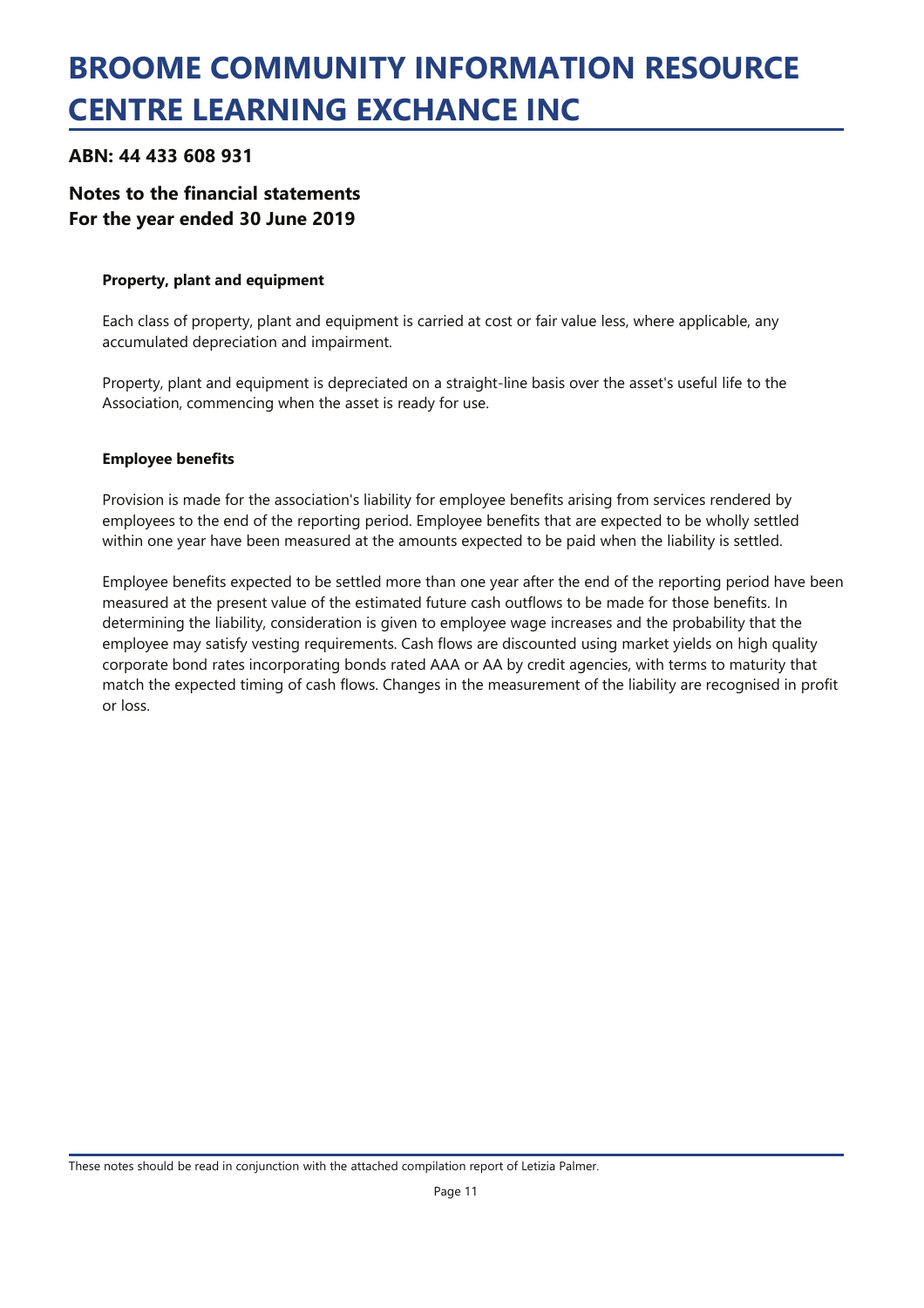### ABN: 44 433 608 931

### **Notes to the financial statements** For the year ended 30 June 2019

#### **Impairment of non-financial assets**

At the end of each reporting period, the association determines whether there is an evidence of an impairment indicator for non-financial assets.

Where this indicator exists and regardless for goodwill, indefinite life intangible assets and intangible assets not yet available for use, the recoverable amount of the assets is estimated.

Where assets do not operate independently of other assets, the recoverable amount of the relevant cash-generating unit (CGU) is estimated.

The recoverable amount of an asset or CGU is the higher of the fair value less costs of disposal and the value in use. Value in use is the present value of the future cash flows expected to be derived from an asset or cash-generating unit.

Where the recoverable amount is less than the carrying amount, an impairment loss is recognised in profit or loss.

Reversal indicators are considered in subsequent periods for all assets which have suffered an impairment loss, except for goodwill.

#### **Provisions**

Provisions are recognised when the association has a legal or constructive obligation, as a result of past events, for which it is probable that an outflow of economic benefits will result and that outflow can be reliably measured.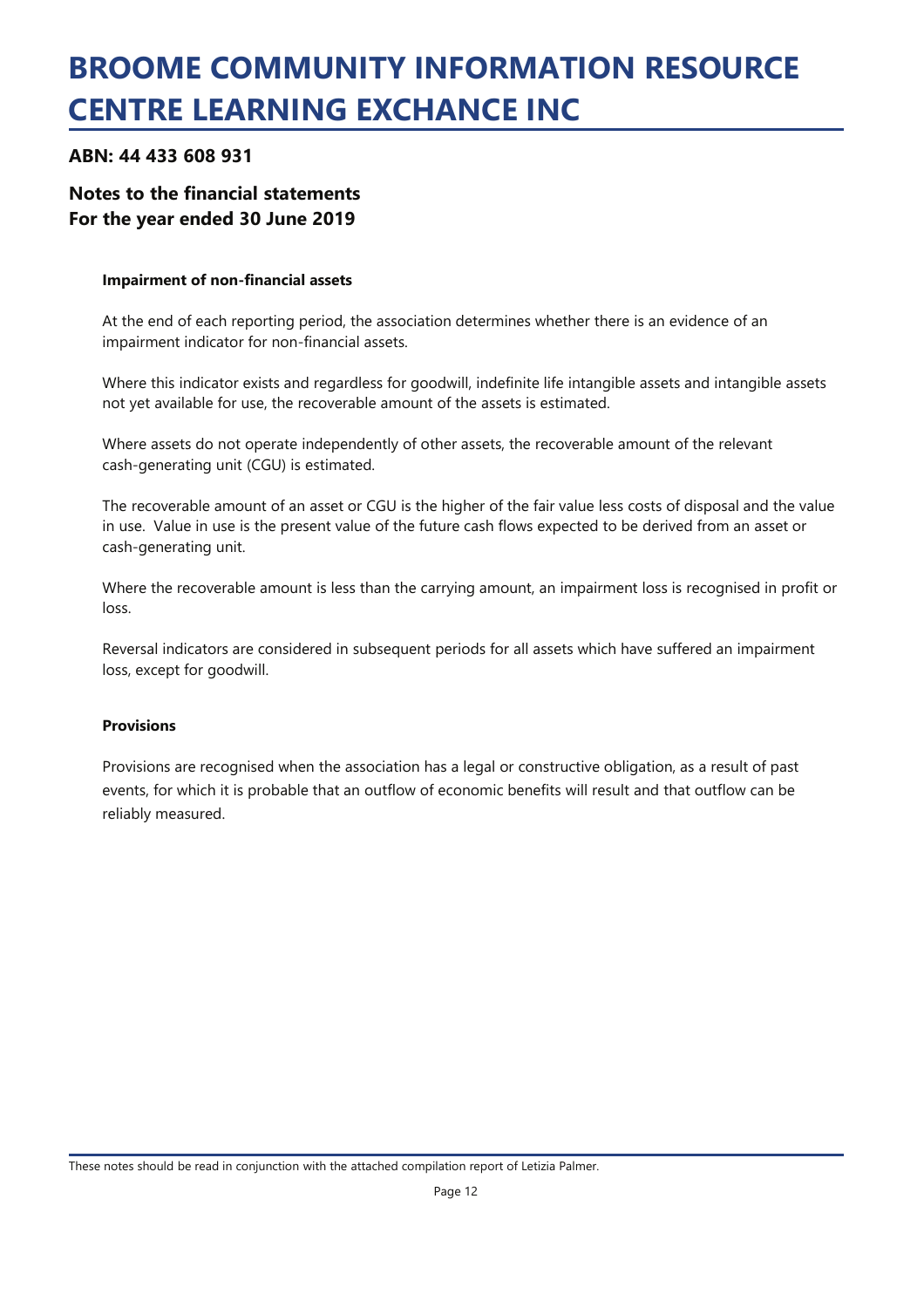### ABN: 44 433 608 931

### Notes to the financial statements For the year ended 30 June 2019

|                                         | <b>Note</b> | 2019           | 2018    |
|-----------------------------------------|-------------|----------------|---------|
|                                         |             | \$             | \$      |
| 3 Cash and cash equivalents             |             |                |         |
| Cash Float                              |             | 40             | 40      |
| Cash at Bank - ER Account 211954        |             | 1,362          | 644     |
| Cash at Bank - Operating Account 199190 |             | 283,675        | 110,434 |
| Cash at Bank - BFCO Paypal              |             | 2,033          | 244     |
| Cash at Bank - Undeposited Funds        |             | 277            | 122     |
| Cash at Bank - Term Deposit             |             | 366,985        | 359,450 |
|                                         |             | 654,372        | 470,934 |
| 4 Trade and other receivables           |             |                |         |
| <b>Current</b>                          |             |                |         |
| <b>Sundry Debtors</b>                   |             | 1,113          | 500     |
| <b>Childcare Receivables</b>            |             | 3,392          |         |
| <b>Trade Debtors</b>                    |             | 15,971         | 17,077  |
| ATO Integrated Account                  |             | $\overline{7}$ |         |
| <b>GST Paid</b>                         |             | 4,217          | 8,900   |
|                                         |             | 24,700         | 26,477  |
| 5 Other assets                          |             |                |         |
| <b>Current</b>                          |             |                |         |
| Prepayments                             |             | 1,167          | 13,744  |
|                                         |             | 1,167          | 13,744  |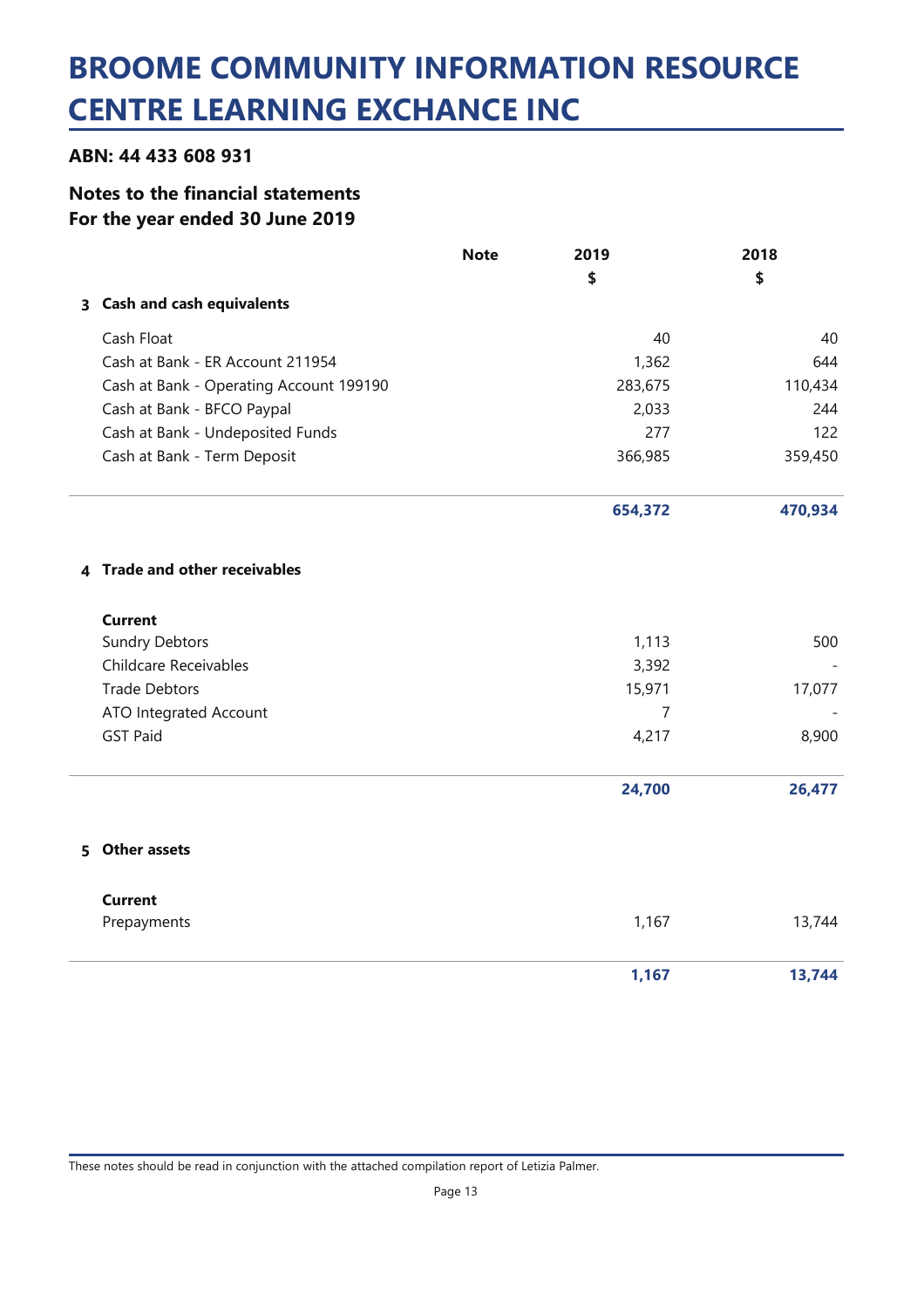### ABN: 44 433 608 931

### Notes to the financial statements For the year ended 30 June 2019

|                                           | <b>Note</b> | 2019<br>\$     | 2018<br>\$ |
|-------------------------------------------|-------------|----------------|------------|
| <b>Property, plant and equipment</b><br>6 |             |                |            |
| <b>Plant and equipment</b>                |             |                |            |
| Plant & Equipment                         |             | 164,571        | 141,886    |
| Less: Accumulated Depreciation            |             | (116, 476)     | (95, 375)  |
|                                           |             | 48,095         | 46,511     |
| <b>Motor vehicles</b>                     |             |                |            |
| <b>Motor Vehicles</b>                     |             | 39,039         | 39,039     |
| Less: Accumulated Depreciation            |             | (17, 504)      | (12, 534)  |
|                                           |             | 21,535         | 26,505     |
|                                           |             | 69,630         | 73,015     |
| <b>Trade and other payables</b><br>7      |             |                |            |
| <b>Current</b>                            |             |                |            |
| Staff Payables                            |             | 16,736         |            |
| Childcare Fees in Advance                 |             | 2,470          |            |
| Childcare Bonds                           |             | 4,326          |            |
| <b>Unexpended Grants</b>                  |             | 63,987         | 13,010     |
| <b>Sundry Creditor</b>                    |             |                | 675        |
| Accruals                                  |             | 54,309         | 35,590     |
| <b>Trade Creditors</b>                    |             | 7,943          | 18,197     |
| Superannuation Payable                    |             | 25,408         | 20,337     |
| PAYG Withholding Payable                  |             | 17,413         | 7,132      |
| <b>GST Collected</b>                      |             | 18,699         | 7,523      |
| <b>GST Adjustment</b>                     |             | $\overline{c}$ | 5          |
|                                           |             | 211,293        | 102,468    |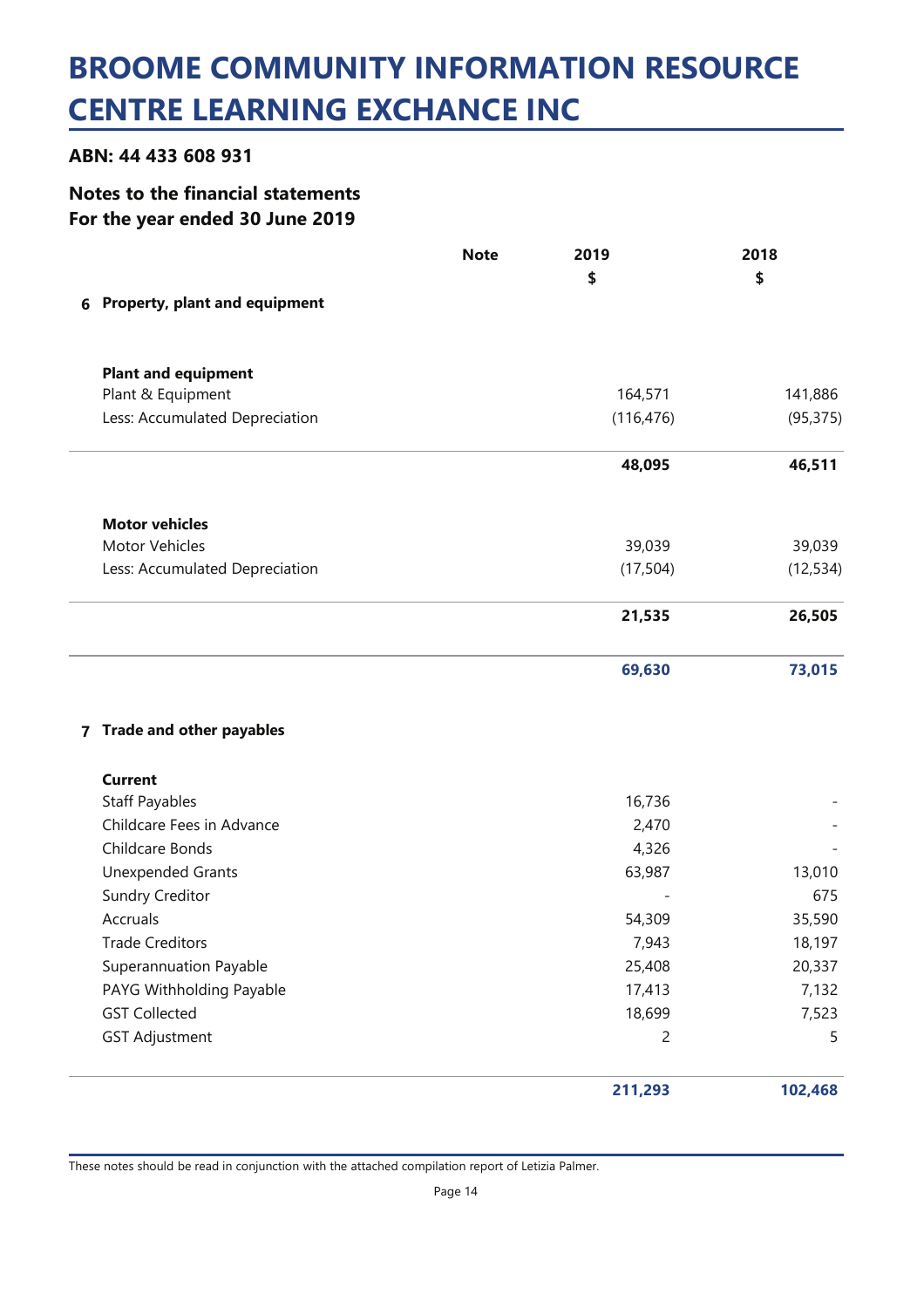### ABN: 44 433 608 931

### Notes to the financial statements For the year ended 30 June 2019

|   |                                                          | <b>Note</b> | 2019<br>\$ | 2018<br>\$ |
|---|----------------------------------------------------------|-------------|------------|------------|
| 8 | <b>Provisions</b>                                        |             |            |            |
|   | <b>Current</b>                                           |             |            |            |
|   | Provision for Long Service Leave                         |             | 10,081     | 46,820     |
|   | Provision for Annual Leave                               |             | 29,004     | 33,926     |
|   | Provision for Asset Replacement                          |             | 45,201     | 42,572     |
|   |                                                          |             | 84,286     | 123,318    |
| 9 | <b>Retained earnings</b>                                 |             |            |            |
|   | Retained earnings at the beginning of the financial year |             | 358,384    | 286,898    |
|   | Net profit                                               |             | 95,906     | 71,486     |
|   |                                                          |             | 454,290    | 358,384    |

#### 10 Events occurring after the reporting date

No matter or circumstances have arisen since the end of the financial year which significantly affected or may significantly affect the operations of the association, the results of those operations or the state of affairs of the association in future financial years.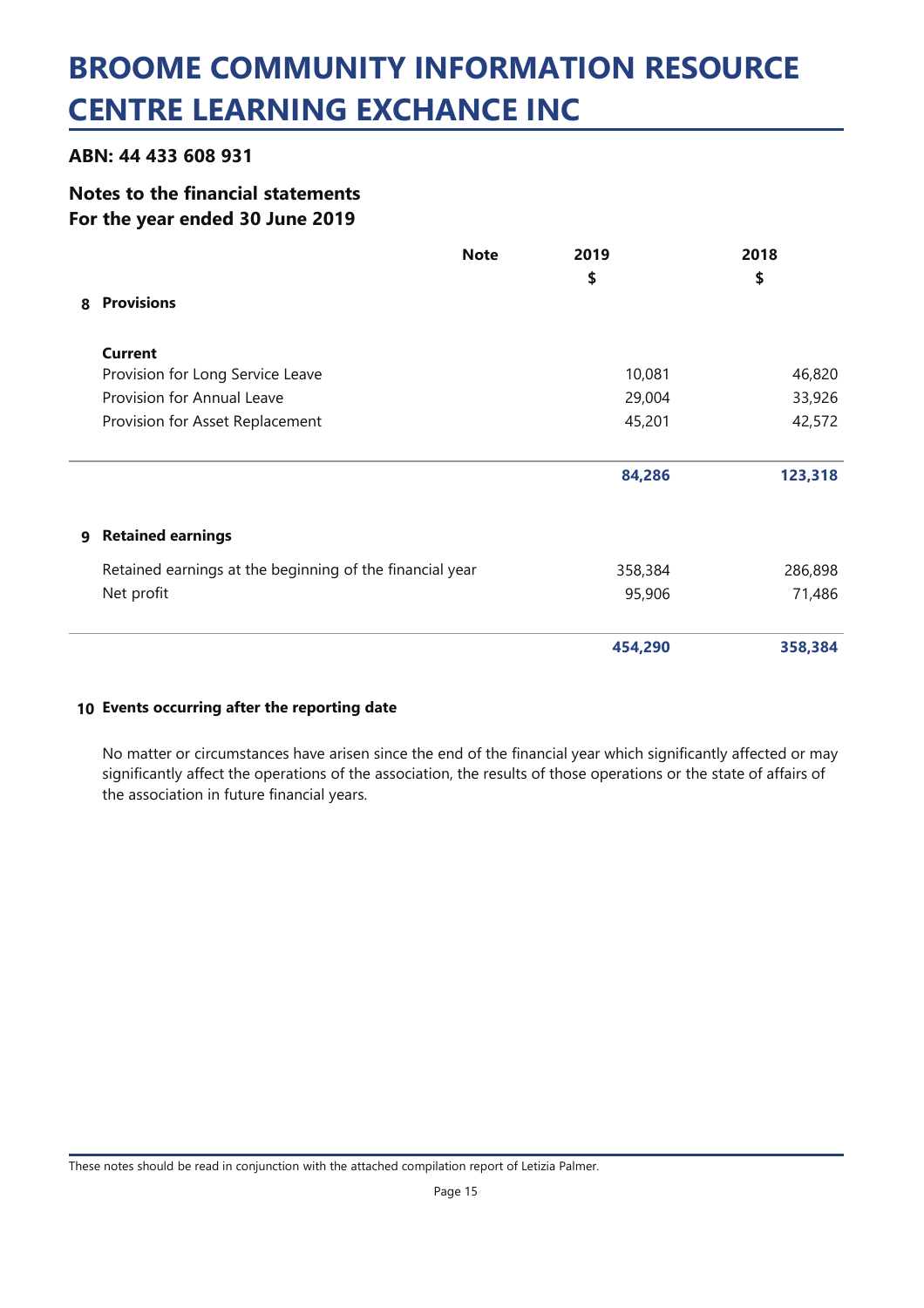### ABN: 44 433 608 931

### Notes to the financial statements

For the year ended 30 June 2019

| <b>Note</b> | 2019 | 2018 |
|-------------|------|------|
|             | æ    | ⋑    |

#### **11 Statutory information**

The registered office and principal place of business of the association is:

BROOME COMMUNITY INFORMATION RESOURCE CENTRE LEARNING EXCHANCE INC 27 FREDERICK STREET, BROOME WA 6725

#### Reconciliation of cash flows from operating activities with net current year surplus

|                                                                | 206,123  | 105.709  |
|----------------------------------------------------------------|----------|----------|
| - Increase/(decrease) in employee provisions                   | (39,032) | 6,316    |
| - Increase/(decrease) in accounts payable and other payables   | 108,825  | 17,111   |
| - (Increase)/decrease in inventories on hand                   |          |          |
| - (Increase)/decrease in prepayments                           | 12,577   | (8, 160) |
| - (Increase)/decrease in accounts receivable and other debtors | 1.777    | (2,654)  |
| Movements in working capital:                                  |          |          |
| - Other Expenses                                               | 3,493    |          |
| - Net (gain)/loss on disposal of property, plant and equipment |          |          |
| - Depreciation expense                                         | 26,070   | 21,569   |
| Adjustments for:                                               |          |          |
| Net current year surplus                                       | 95,906   | 71,527   |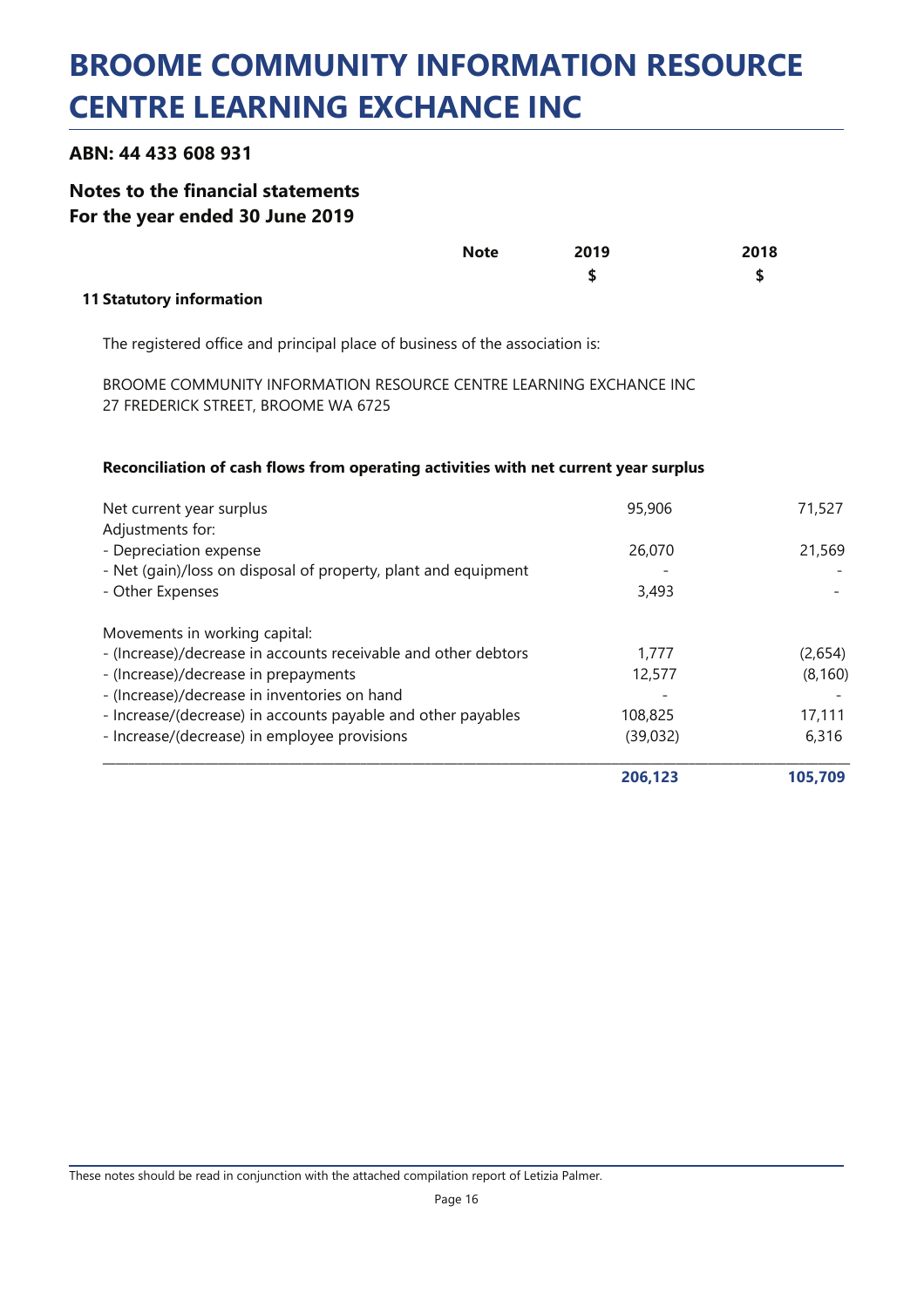### **ABN: 44 433 608 931**

### **Statement by Members of Committee**

The committee has determined that the association is not a reporting entity and that this special purpose financial report should be prepared in accordance with the accounting policies outlined in Note 2 to the financial statements.

In the opinion of the committee the financial report:

- 1. Presents fairly the financial position of BROOME COMMUNITY INFORMATION RESOURCE CENTRE LEARNING EXCHANCE INC as at 30 June 2019 and its performance for the year ended on that date.
- 2. At the date of this statement, there are reasonable grounds to believe that BROOME COMMUNITY INFORMATION RESOURCE CENTRE LEARNING EXCHANCE INC will be able to pay its debts as and when they fall due.

This statement is made in accordance with a resolution of the committee and is signed for and on behalf of the committee by:

\_\_\_\_\_\_\_\_\_\_\_\_\_\_\_\_\_\_\_\_\_\_\_\_\_\_\_\_\_\_\_\_\_\_\_\_\_\_\_\_\_\_\_\_\_\_ Susan Fraser (Acting Chairperson & Treasurer)

Yolande Ledgerwood (Acting Secretary)

\_\_\_\_\_\_\_\_\_\_\_\_\_\_\_\_\_\_\_\_\_\_\_\_\_\_\_\_\_\_\_\_\_\_\_\_\_\_\_\_\_\_\_\_\_\_

Dated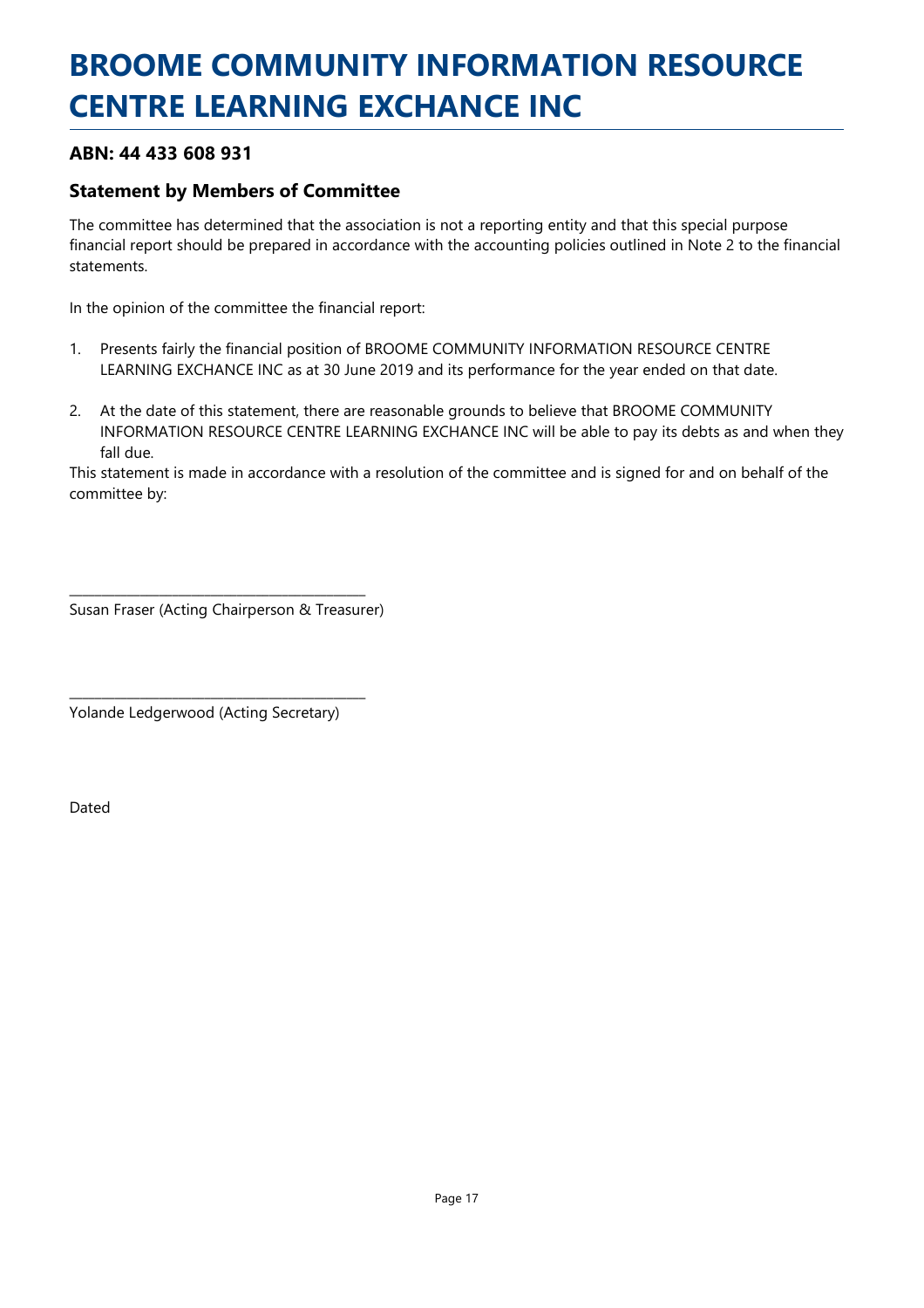### ABN: 44 433 608 931

### Independent Audit Report to the members of association, BROOME COMMUNITY **INFORMATION RESOURCE CENTRE LEARNING EXCHANCE INC**

#### Report on the audit of the financial report

#### **Opinion**

I have audited the accompanying financial report, being a special purpose financial report, of BROOME COMMUNITY INFORMATION RESOURCE CENTRE LEARNING EXCHANCE INC (the association), which comprises the balance sheet as at 30 June 2019, the income statement, and notes to the financial statements, including a summary of significant accounting policies and management's assertion statement.

In my opinion, the accompanying financial report of the association for the year ended 30 June 2019 is prepared, in all material respects, in accordance with the Associations Incorporation Act 2015.

#### **Basis of opinion**

I conducted my audit in accordance with Australian Auditing Standards. My responsibilities under those standards are further described in the auditor's responsibilities for the audit of the financial report section of my report. I am independent of the association in accordance with the auditor independence requirements of the ethical requirements of the Accounting Professional and Ethical Standards Board's APES 110 Code of Ethics for Professional Accountants (the code) that are relevant to my audit of the financial report in Australia. I have also fulfilled my other ethical responsibilities in accordance with the code.

I confirm that the independence declaration required by Division 60 of the Australian Charities and Not-for-profits Commission Act 2012, which has been given to committee members, would be in the same terms if given as at the time of this auditor's report.

I believe that the audit evidence I have obtained is sufficient and appropriate to provide a basis for my opinion.

#### Responsibility of management and those charged with governance

Management is responsible for the preparation and fair presentation of the financial report in accordance with the Associations Incorporation Act 2015, and for such internal control as management determines is necessary to enable the preparation of the financial report is free from material misstatement, whether due to fraud or error.

In preparing the financial report, management is responsible for assessing the association's ability to continue as a going concern, disclosing, as applicable, matters related to going concern and using the going concern basis of accounting unless management either intends to liquidate the association or to cease operations, or has no realistic alternative but to do so.

Those charged with governance are responsible for overseeing the association's financial reporting process.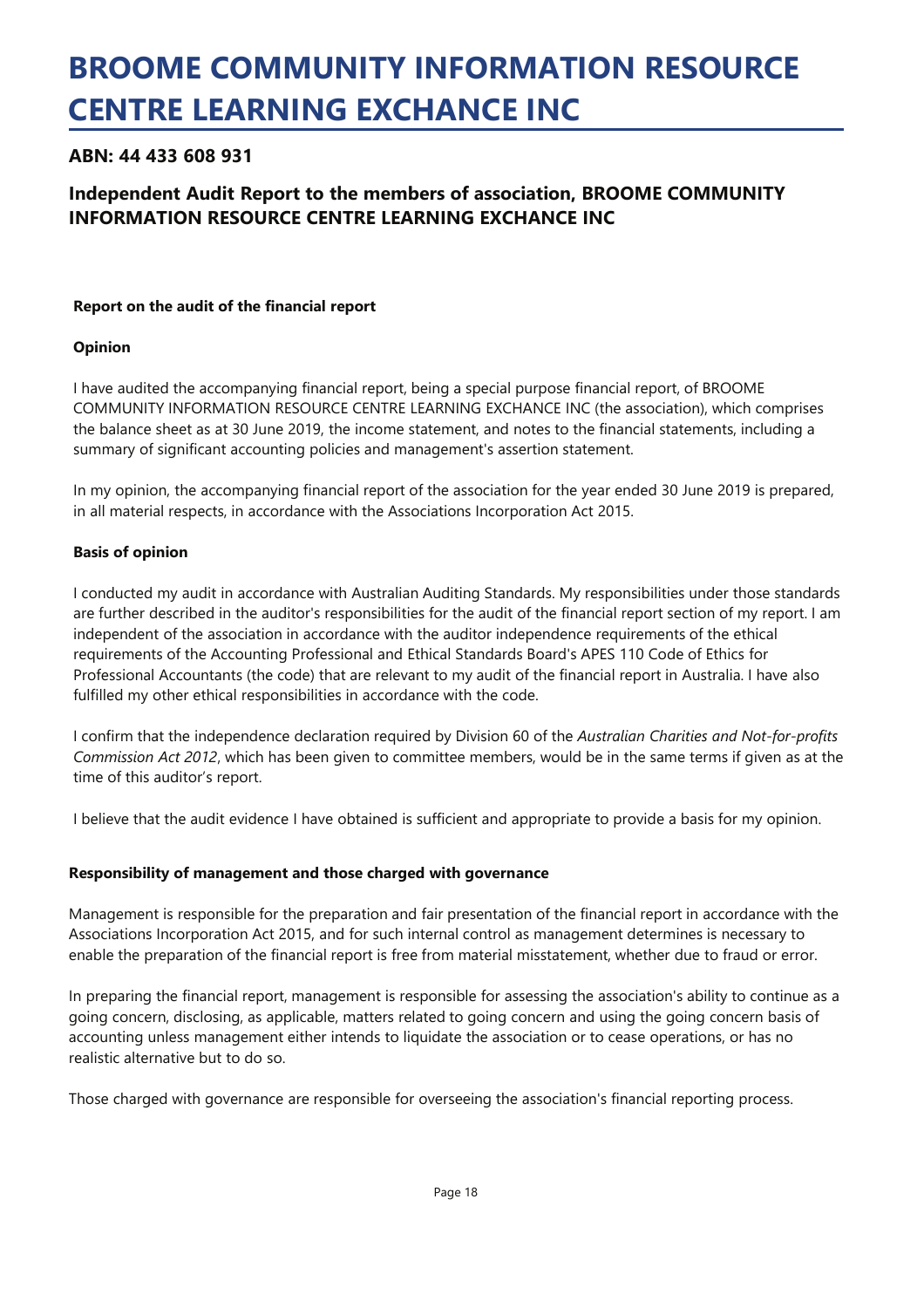### ABN: 44 433 608 931

### Independent Audit Report to the members of association, BROOME COMMUNITY **INFORMATION RESOURCE CENTRE LEARNING EXCHANCE INC.**

#### Auditor's responsibilities for the audit of the financial report

My objectives are to obtain reasonable assurance about whether the financial report as a whole is free from material misstatement, whether due to fraud or error, and to issue an auditor's report that includes my opinion. Reasonable assurance is a high level of assurance, but is not a quarantee that an audit conducted in accordance with the Australian Auditing Standards will always detect a material misstatement when it exists. Misstatements can arise from fraud or error and are considered material if, individually or in the aggregate, they could reasonably be expected to influence the economic decisions of users taken on the basis of this financial report.

As part of an audit in accordance with the Australian Auditing Standards, we exercise professional judgement and maintain professional scepticism throughout the audit. We also:

- $\S$ Identify and assess the risks of material misstatement of the financial report, whether due to fraud or error, design and perform audit procedures responsive to those risks, and obtain audit evidence that is sufficient and appropriate to provide a basis for our opinion. The risk of not detecting a material misstatement resulting from fraud is higher than for one resulting from error, as fraud may involve collusion, forgery, intentional omissions, misrepresentations, or the override of internal control.
- $\S$ Obtain an understanding of internal control relevant to the audit in order to design audit procedures that are appropriate in the circumstances, but not for the purpose of expressing an opinion on the effectiveness of the Entity's internal control.
- $\S$ Evaluate the appropriateness of accounting policies used and the reasonableness of accounting estimates and related disclosures made by management.
- $\S$ Conclude on the appropriateness of the management's use of the going concern basis of accounting and, based on the audit evidence obtained, whether a material uncertainty exists related to events or conditions that may cast significant doubt on the Entity's ability to continue as a going concern. If we conclude that a material uncertainty exists, we are required to draw attention in our auditor's report to the related disclosures in the financial report or, if such disclosures are inadequate, to modify our opinion. Our conclusions are based on the audit evidence obtained up to the date of our auditor's report. However, future events or conditions may cause the Entity to cease to continue as a going concern.
- $\S$ Evaluate the overall presentation, structure and content of the financial report, including the disclosures, and whether the financial report represents the underlying transactions and events in a manner that achieves fair presentation.

We communicate with committee members regarding, among other matters, the planned scope and timing of the audit and significant audit findings, including any significant deficiencies in internal control that we identify during our audit. We also provide the committee members with a statement that we have complied with relevant ethical requirements regarding independence, and to communicate with them all relationships and other matters that may reasonably be thought to bear on our independence, and where applicable, related safeguards.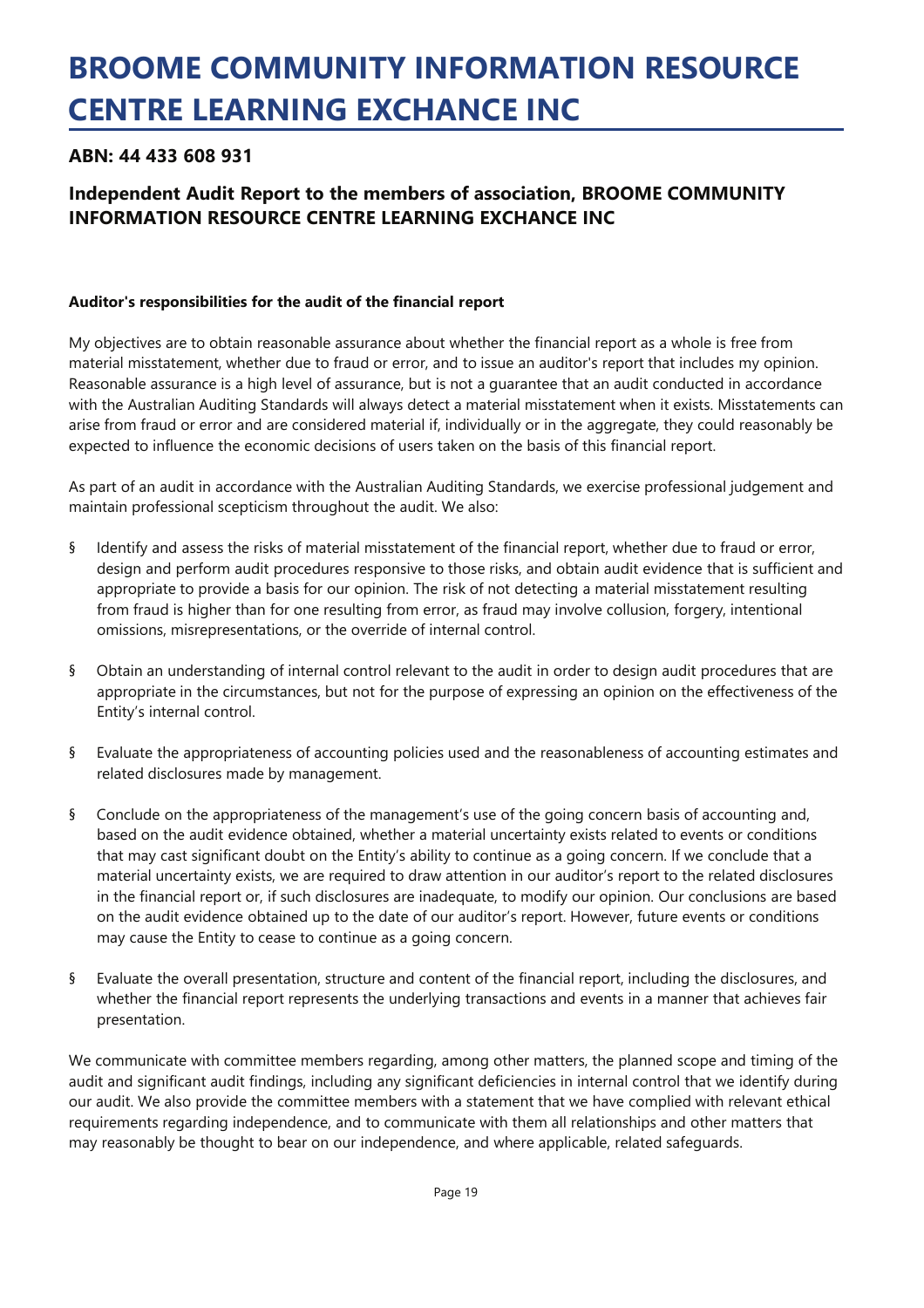### ABN: 44 433 608 931

**Dated this** 

### Independent Audit Report to the members of association, BROOME COMMUNITY **INFORMATION RESOURCE CENTRE LEARNING EXCHANCE INC.**

In our opinion, subject to the effects of such adjustments, if any, as might have been determined to be necessary had limitation discussed above not existed, the financial report of BROOME COMMUNITY INFORMATION RESOURCE CENTRE LEARNING EXCHANCE INC presents fairly the assets and liabilities as at 30 June 2019 and the income and expenditure of the association for the year then ended in accordance with the basis of accounting described in Note 1 to the financial statements.

| Letizia Palmer Chartered Accountants   |
|----------------------------------------|
| (LA)                                   |
| Leon Stielow                           |
| 544 Beaufort Street, Mt Lawley WA 6050 |
|                                        |

day of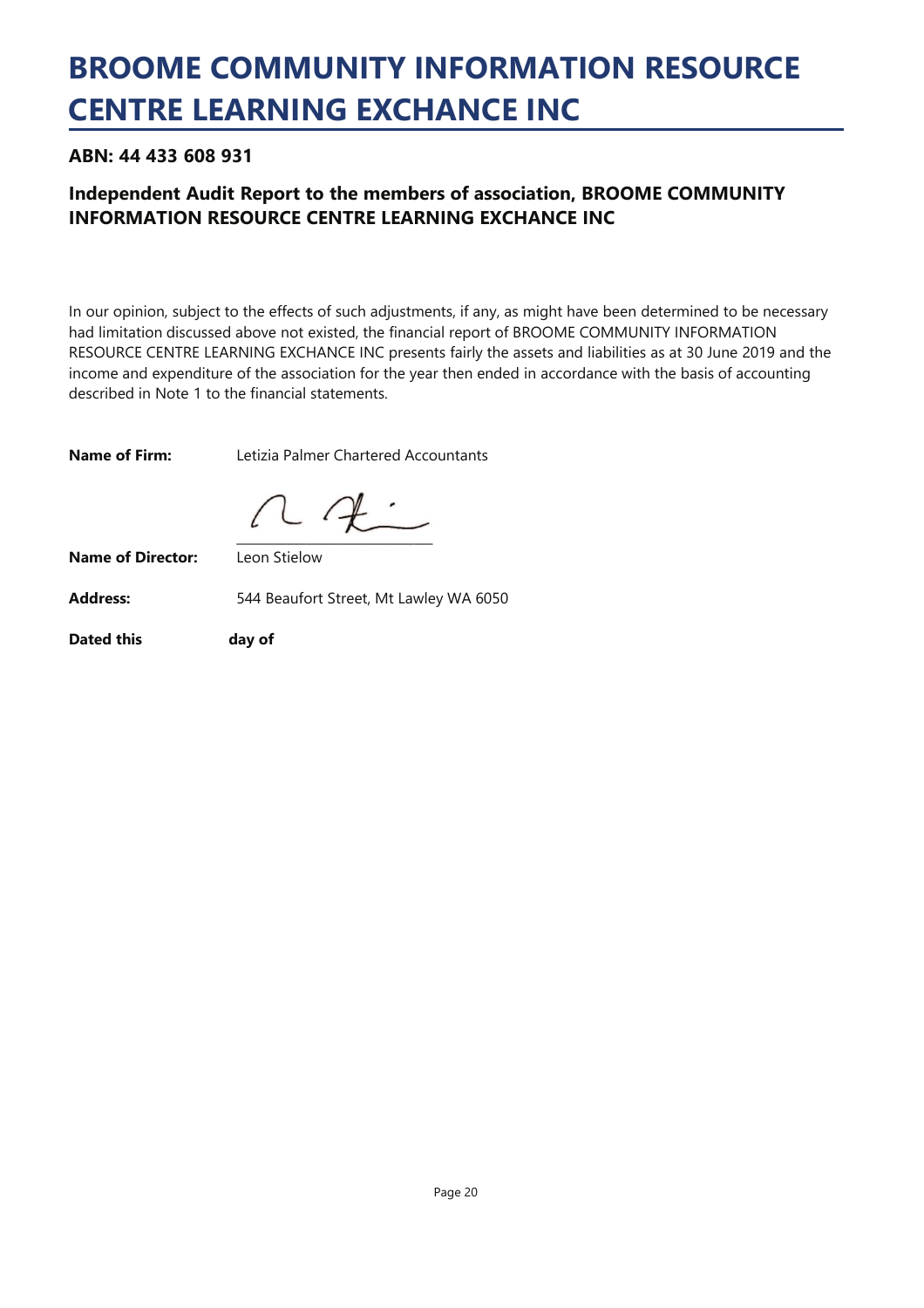### ABN: 44 433 608 931

### **Taxation Schedule of Property, Plant and Equipment** For the year ended 30 June 2019

|                                                    |                                           |                          |                  |                                            | ---------------------------Disposals-------------------------- |                             |                          |                          | -----Decline in value----     |                               |                                            |
|----------------------------------------------------|-------------------------------------------|--------------------------|------------------|--------------------------------------------|----------------------------------------------------------------|-----------------------------|--------------------------|--------------------------|-------------------------------|-------------------------------|--------------------------------------------|
| Asset<br><b>Description</b>                        | <b>Acquisition Private</b><br><b>Date</b> | Use%                     | Original<br>Cost | <b>Opening</b><br><b>Adjusted</b><br>Value | <b>Disposal</b><br><b>Date</b>                                 | <b>Termination</b><br>Value | Assessable               | <b>Deductible</b>        | <b>Effective</b><br>Life or % | <b>Depreciation</b><br>Amount | <b>Closing</b><br><b>Adjusted</b><br>Value |
| <b>Plant &amp; Equipment</b>                       |                                           |                          |                  |                                            |                                                                |                             |                          |                          |                               |                               |                                            |
| 2 x IPADS (BELC)                                   | 09/05/2018                                | $\overline{\phantom{a}}$ | 1,255            | 1.182                                      |                                                                |                             | $\overline{\phantom{a}}$ | $\sim$                   | 40.00 PC                      | 502                           | 680                                        |
| 2 x LAPTOPS & VARIOUS COMPUTER<br><b>EQUIPMENT</b> | 01/07/2010                                | $\overline{\phantom{a}}$ | 9,182            | 217                                        |                                                                |                             | ٠                        | ٠                        | 40.00 DV                      | 87                            | 130                                        |
| 2 x LAPTOPS (BEST)                                 | 30/06/2016                                | $\sim$                   | 2,060            | 685                                        |                                                                | $\sim$                      | ٠                        | $\sim$                   | 33.33 PC                      | 685                           | $\overline{\phantom{a}}$                   |
| $2 \times TV'S$                                    | 28/06/2017                                | $\overline{\phantom{a}}$ | 1,073            | 640                                        |                                                                |                             |                          | $\sim$                   | 40.00 PC                      | 429                           | 211                                        |
| 3 x ACER LAPTOPS                                   | 26/06/2018                                | $\overline{\phantom{a}}$ | 2,995            | 2,979                                      |                                                                |                             |                          | $\overline{\phantom{a}}$ | 40.00 PC                      | 1.198                         | 1,781                                      |
| 4 x LAPTOPS & LASER PRINTERS                       | 01/07/2010                                | $\overline{\phantom{a}}$ | 4,994            | 110                                        |                                                                |                             |                          | $\overline{\phantom{a}}$ | 40.00 DV                      | 44                            | 66                                         |
| 6 x TABLES & SAFE                                  | 01/07/2010                                | $\sim$                   | 5,035            | 674                                        |                                                                |                             |                          | $\overline{\phantom{a}}$ | 20.00 DV                      | 135                           | 539                                        |
| 8 x STEELCASE OFFICE CHAIRS                        | 29/05/2018                                | $\overline{\phantom{a}}$ | 4,576            | 4,473                                      |                                                                |                             |                          | $\overline{\phantom{a}}$ | 25.00 PC                      | 1,144                         | 3,329                                      |
| <b>BELC CLIMBING EQUIPMENT</b>                     | 27/06/2018                                | $\overline{\phantom{a}}$ | 2,580            | 2,573                                      |                                                                |                             | ۰                        | $\overline{\phantom{a}}$ | 25.00 PC                      | 645                           | 1,928                                      |
| <b>BELC ENTRANCE RENOVATION</b>                    | 30/06/2018                                | $\overline{\phantom{a}}$ | 3,725            | 3,724                                      |                                                                |                             |                          | $\overline{\phantom{a}}$ | 10.00 PC                      | 373                           | 3,351                                      |
| <b>BELC FOOTPATH</b>                               | 27/06/2018                                | $\sim$                   | 2,670            | 2,667                                      |                                                                |                             | $\overline{a}$           | $\sim$                   | 10.00 PC                      | 267                           | 2,400                                      |
| <b>BLINDS THROUGHOUT CENTRE</b>                    | 14/02/2018                                | $\overline{\phantom{a}}$ | 3,605            | 3,334                                      |                                                                |                             |                          | $\sim$                   | 20.00 PC                      | 721                           | 2,613                                      |
| CAMERA                                             | 01/07/2010                                | $\overline{\phantom{a}}$ | 1,764            | 14                                         |                                                                | $\sim$                      | ۰                        | $\sim$                   | 50.00 DV                      | $\overline{7}$                | $\overline{7}$                             |
| <b>CANON PHOTOCOPIER</b>                           | 01/07/2010                                | $\overline{\phantom{a}}$ | 7,143            | 168                                        |                                                                |                             | ۰                        | $\sim$                   | 40.00 DV                      | 67                            | 101                                        |
| <b>CRECHE - DOUBLE KIDDIE LOUNGE x 2</b>           | 30/06/2015                                | $\overline{\phantom{a}}$ | 620              | 248                                        |                                                                | $\sim$                      | $\overline{\phantom{a}}$ | $\sim$                   | 20.00 PC                      | 124                           | 124                                        |
| <b>CRECHE - HARMONY PLAY KITCHEN</b>               | 22/05/2015                                | $\overline{\phantom{a}}$ | 1,200            | 454                                        |                                                                |                             | ۰                        | $\sim$                   | 20.00 PC                      | 240                           | 214                                        |
| <b>CRECHE - LIGHT PANEL MIRROR</b>                 | 22/05/2015                                | $\overline{\phantom{a}}$ | 430              | 163                                        |                                                                |                             | ۰                        | $\overline{\phantom{a}}$ | 20.00 PC                      | 86                            | 77                                         |

The accompanying notes form part of these financial statements.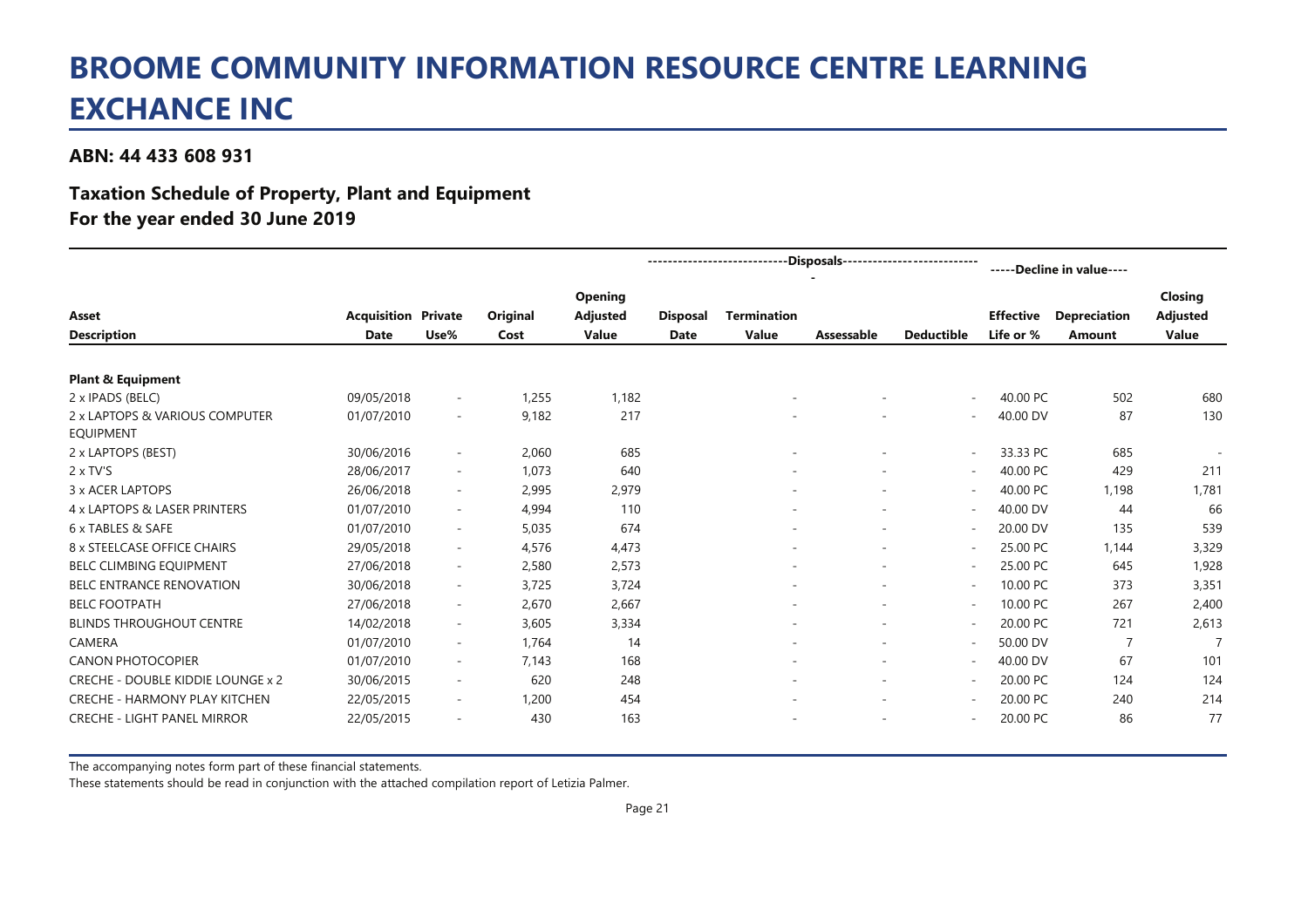### ABN: 44 433 608 931

### **Taxation Schedule of Property, Plant and Equipment** For the year ended 30 June 2019

|                                            |                                           |                          |                         |                                                   | ---------------------------Disposals-------------------------- |                                    |            |                          | -----Decline in value----     |                                      |                                            |
|--------------------------------------------|-------------------------------------------|--------------------------|-------------------------|---------------------------------------------------|----------------------------------------------------------------|------------------------------------|------------|--------------------------|-------------------------------|--------------------------------------|--------------------------------------------|
| Asset<br><b>Description</b>                | <b>Acquisition Private</b><br><b>Date</b> | Use%                     | <b>Original</b><br>Cost | <b>Opening</b><br><b>Adjusted</b><br><b>Value</b> | <b>Disposal</b><br><b>Date</b>                                 | <b>Termination</b><br><b>Value</b> | Assessable | <b>Deductible</b>        | <b>Effective</b><br>Life or % | <b>Depreciation</b><br><b>Amount</b> | <b>Closing</b><br><b>Adjusted</b><br>Value |
| <b>CRECHE - MOBILE DRYING RACK</b>         | 22/05/2015                                | $\overline{\phantom{a}}$ | 600                     | 227                                               |                                                                |                                    |            | $\sim$                   | 20.00 PC                      | 120                                  | 107                                        |
| CRECHE - OUTDOOR WOVEN TEE PEE             | 22/05/2015                                | $\overline{\phantom{m}}$ | 450                     | 170                                               |                                                                |                                    |            | $\sim$                   | 20.00 PC                      | 90                                   | 80                                         |
| <b>CRECHE - RATTAN CHAIR x 2</b>           | 28/05/2015                                | $\overline{\phantom{a}}$ | 500                     | 191                                               |                                                                |                                    |            | $\sim$                   | 20.00 PC                      | 100                                  | 91                                         |
| <b>CRECHE - TEAK BENCH</b>                 | 28/05/2015                                | $\overline{\phantom{a}}$ | 441                     | 169                                               |                                                                |                                    |            | $\sim$                   | 20.00 PC                      | 88                                   | 81                                         |
| <b>CRECHE - TREE FURNITURE x 3</b>         | 22/05/2015                                | $\overline{\phantom{a}}$ | 1,800                   | 682                                               |                                                                |                                    | ٠          | $\sim$                   | 20.00 PC                      | 360                                  | 322                                        |
| <b>CRECHE - VANITY BOWL</b>                | 28/05/2015                                | $\overline{\phantom{m}}$ | 389                     | 148                                               |                                                                |                                    |            | $\sim$                   | 20.00 PC                      | 78                                   | 70                                         |
| DELL - 8 x 2 1 LAPTOPS                     | 21/06/2016                                | $\overline{\phantom{a}}$ | 5,084                   | 1,649                                             |                                                                |                                    | ٠          | $\overline{\phantom{a}}$ | 33.33 PC                      | 1,649                                | $\sim$                                     |
| <b>ELECTRICS TO SHED</b>                   | 01/04/2014                                | $\overline{\phantom{a}}$ | 1,000                   | 200                                               |                                                                |                                    |            | $\sim$                   | 20.00 PC                      | 200                                  | $\overline{\phantom{a}}$                   |
| <b>FILING CABINETS</b>                     | 08/06/2016                                | $\overline{\phantom{a}}$ | 1,436                   | 844                                               |                                                                |                                    | ٠          | $\overline{\phantom{a}}$ | 20.00 PC                      | 287                                  | 557                                        |
| <b>FRIDGE (BELC)</b>                       | 17/06/2018                                | $\overline{\phantom{a}}$ | 541                     | 537                                               |                                                                |                                    |            | $\sim$                   | 20.00 PC                      | 108                                  | 429                                        |
| HP LAPTOP (SAM)                            | 31/12/2017                                | $\overline{\phantom{a}}$ | 817                     | 654                                               |                                                                |                                    |            | $\overline{\phantom{a}}$ | 40.00 PC                      | 327                                  | 327                                        |
| <b>LAPTOP</b>                              | 26/04/2016                                | $\overline{\phantom{a}}$ | 954                     | 260                                               |                                                                |                                    |            | $\sim$                   | 33.33 PC                      | 260                                  |                                            |
| <b>MODIFY ENTRY &amp; RECEPTION DESK</b>   | 15/02/2016                                | $\overline{\phantom{a}}$ | 1,900                   | 998                                               |                                                                |                                    |            | $\overline{\phantom{a}}$ | 20.00 PC                      | 380                                  | 618                                        |
| SHELVING, AC AND WINDOW                    | 14/06/2016                                | $\overline{\phantom{a}}$ | 4,593                   | 2,713                                             |                                                                |                                    |            | $\overline{\phantom{a}}$ | 20.00 PC                      | 919                                  | 1,794                                      |
| SAI CABINETS TO AR                         | 25/06/2014                                | $\overline{\phantom{a}}$ | 5,302                   | 1,061                                             |                                                                |                                    |            | $\overline{a}$           | 20.00 PC                      | 1,060                                |                                            |
| SUNDRY ASSETS TO MATCH 2012 AUDIT          | 01/07/2010                                | $\overline{\phantom{a}}$ | 7,357                   | 1,929                                             |                                                                |                                    |            | $\overline{a}$           | 20.00 DV                      | 386                                  | 1,543                                      |
| <b>SYNTHETIC TURF</b>                      | 01/07/2010                                | $\overline{\phantom{a}}$ | 3,224                   | 350                                               |                                                                |                                    |            | $\sim$                   | 20.00 DV                      | 70                                   | 280                                        |
| <b>TELEPHONE SYSTEM</b>                    | 25/05/2017                                | $\overline{\phantom{a}}$ | 6,845                   | 3,830                                             |                                                                |                                    | ٠          | $\sim$                   | 40.00 PC                      | 2,738                                | 1,092                                      |
| TERMINAL SERVER (KIMBERLEY IT)             | 27/06/2018                                | $\overline{\phantom{a}}$ | 3,475                   | 3,465                                             |                                                                |                                    |            | $\sim$                   | 25.00 PC                      | 869                                  | 2,596                                      |
| <b>VARIOUS WORKSTATIONS &amp; CABINETS</b> | 01/07/2010                                | $\overline{\phantom{m}}$ | 3,223                   | 424                                               |                                                                |                                    |            | ٠                        | 20.00 DV                      | 85                                   | 339                                        |

The accompanying notes form part of these financial statements.